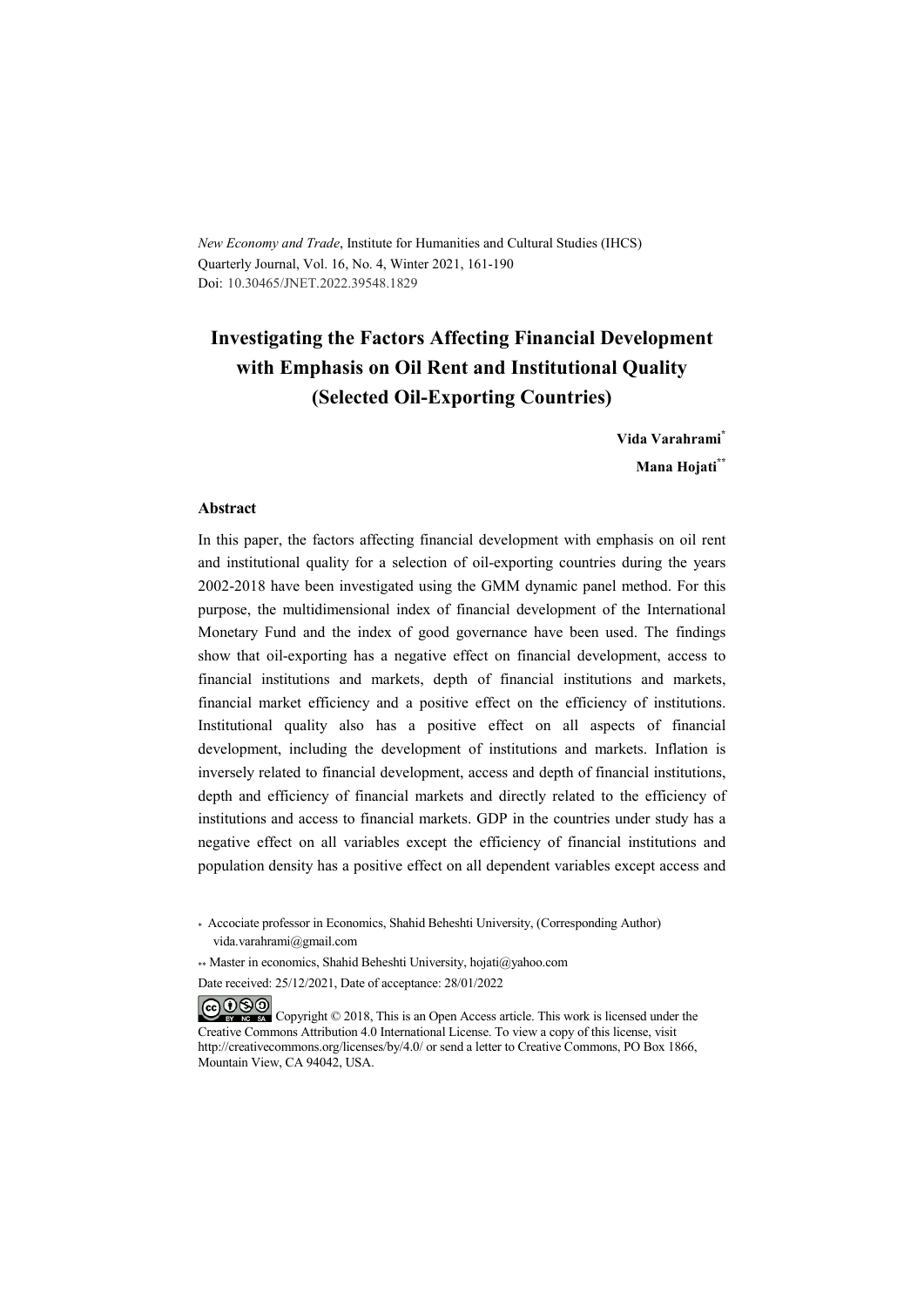the efficiency of institutions and efficiency of financial markets. As a result, it is suggested that governance indicators should be improved to achieve financial development and with proper management of oil resources to prevent its adverse effects.

**Keywords:** Financial Development, Oil Rent, Good Governance

JEL Classification: E 46, Q 54, F32, F48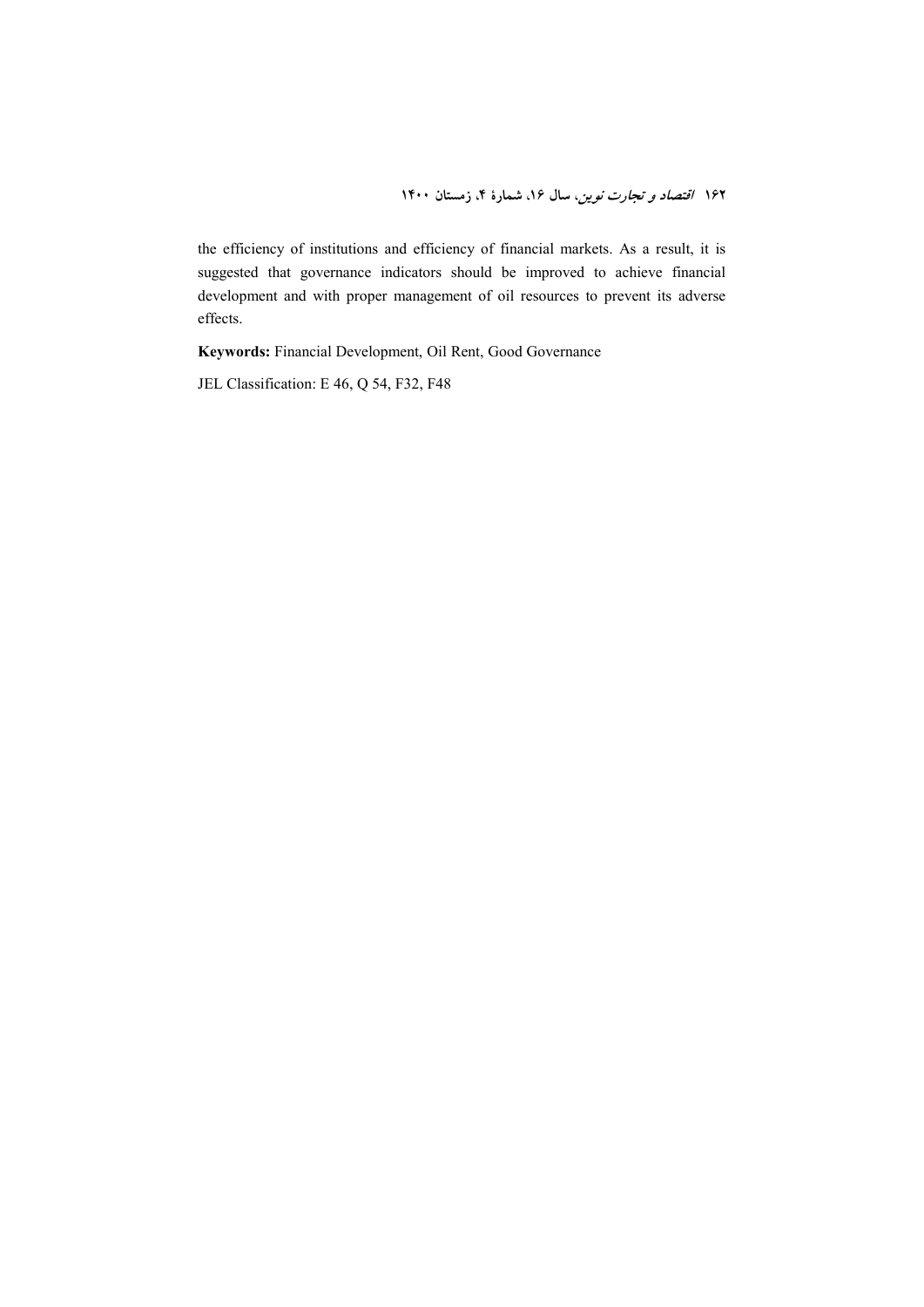*اقتصاد و تجارت نوین*، پژوهشگاه علوم انسان<sub>ی</sub> و مطالعات فرهنگی فصل نامهٔ علمی (مقالهٔ علمی ــ پژوهشی)، سال ۱۶، شمارهٔ ۴، زمستان ۱۴۰۰، ۱۶۳ ـ ۱۹۰

# بررسی عوامل مؤثر بر توسعهٔ مالی با تأکید بر رانت نفتی و کیفیت نهادی (کشورهای منتخب صادر کنندهٔ نفت)

ويدا ورهرامي\* مانا حجتى \*\*

#### حكىدە

در این پژوهش، عوامل مؤثر بر توسعه مالی با تأکید بر رانـت نفتـی و کیفیـت نهـادی بــرای منتخبی از کشورهای صادرکننده نفت طی سالهای ۲۰۱۸–۲۰۰۲ با روش داده های ترکیبی يويا GMM بررسي شده و بدين منظور از شاخص چندبعدي توسعه مالي صندوق بين|لمللـي يول و شاخص حكمراني خوب استفادهشده است. يافتههاي يژوهش نشان مي دهنـد، رانـت نفتي اثر منفي بر توسعه مـالي، دسترســي مؤسســات و بازارهــاي مــالي، عمــق مؤسســات و بازارهای مالی، کارایی بازارهای مالی و اثر مثبت بـر کـارایی مؤسسـات مـالی دارد. کیفیـت نهادي نيز اثر مثبت بر تمامي ابعاد توسعه مالي ازجمله توسعه مؤسسات و بازارها مي گـذارد. .<br>تورم رابطه معکوس با توسـعه مـالي، دسترسـي و عمــق مؤسســات مـالي، عمــق و کــارايي بازارهای مالی و رابطه مستقیم با کارایی مؤسسات و دسترسـی بازارهــای مــالی دارد. تولیــد ناخالص داخلی در کشورهای موردبررسی اثر منفی بر تمامی متغیرهای وابسته بهجز کـارایی مؤسسات مالی دارد و تراکم جمعیت بر همه متغیرهای وابسته بـهجـز دسترسـی و کــارایی مؤسسات و کارایی بازارهای مالی اثر مثبت می گذارد. درنتیجه پیشنهاد می شود برای رسیدن

\* دانشیار اقتصاد، دانشکدهٔ اقتصاد و علوم سیاسی، دانشگاه شهیدبهشتی (نویسندهٔ مسئول)،

vida.varahrami@gmail.com \*\* كارشناسي ارشد اقتصاد، دانشكدهٔ اقتصاد و علوم سياسي، دانشگاه شهيدبهشتي، hojati@yahoo.com تاريخ دريافت: ۰/۰/۱۰/۰۴، تاريخ پذيرش: ۱۴۰۰/۱۱/۰۸

COOD Copyright © 2018, This is an Open Access article distributed under the terms of the Creative Commons Attribution 4.0 International, which permits others to download this work, share it with others and Adapt the material for any purpose.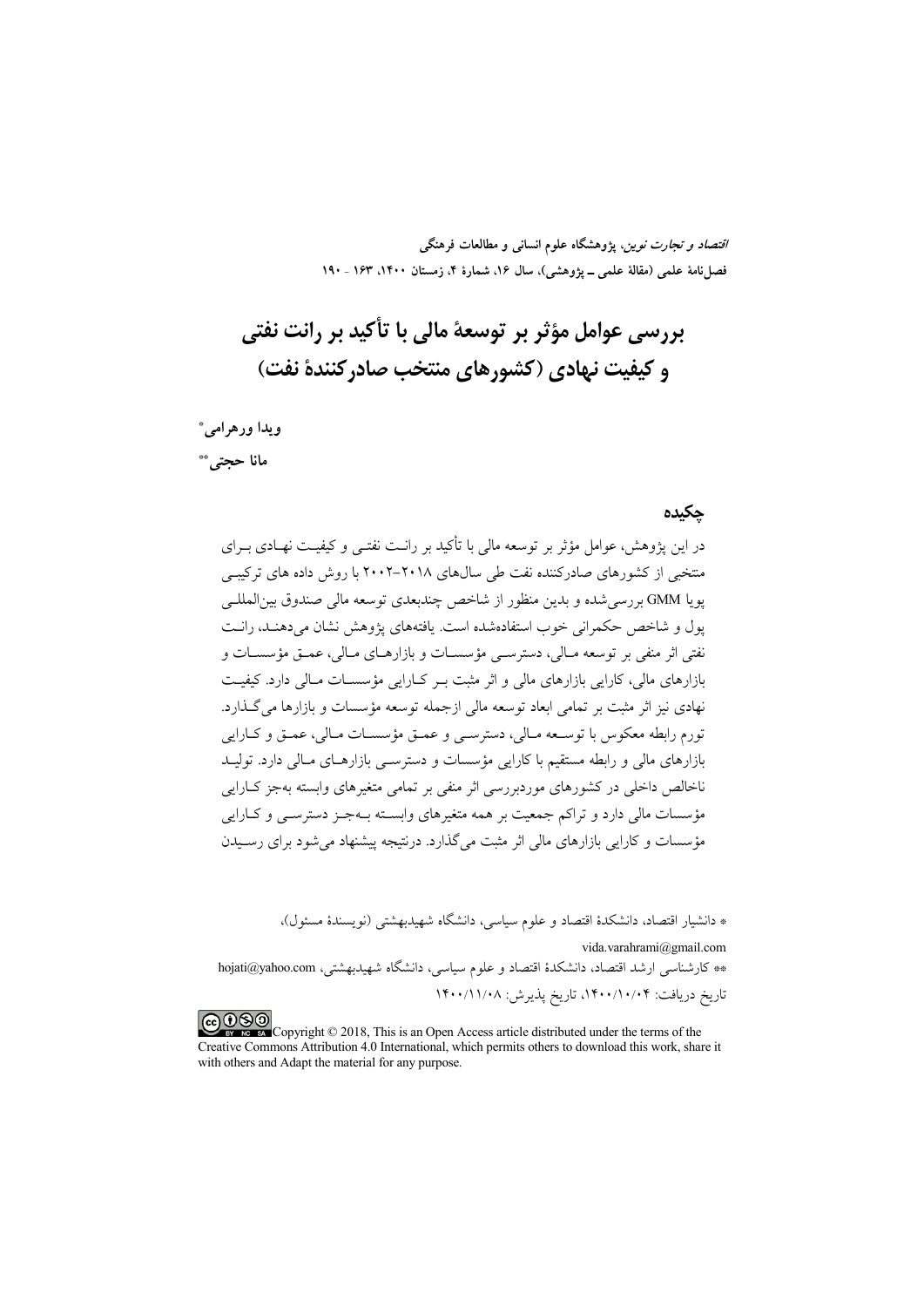١. مقدمه

توسعه مالی شاخصـی بــهمنظـور بررسـی وضــعیت سیســتم مــالی در یــک اقتصــاد اســت. سیستمهای مالی کارا می توانند از طریق کسب اطلاعات درباره فرصتهای سـرمایهگـذاری، تجميع و تجهيز پس|ندازها، نظارت بر سرمايهگذاريها و اعمال حاكميـت شـركتي، تسـهيل مبادله کالاها و خدمات و توزیع و مدیریت ریسک، با کاهش هزینههـای مبادلـه و کسـب و تحليل اطلاعات، موجب تخصيص بهتر منابع و درنهايـت، افـزايش رشـد اقتصـادى شــوند. همچنین سیستمهای مالی کاراً، موانع تأمین مالی خارجی را کاهش داده و با تســهیل شــرایط دست رسمي واحـدهاي توليـدي و صـنعتي بـه سـرمايههـاي خـارجي، زمينـه گسـترش سرمایهگذاری و رشد اقتصادی بیشتر را فراهم میسازند (دادگر و نظـری، ۱۳۸۸). سیسـتم مـالي در همــه كشــورها يكســان نبــوده و برخـــي كشــورها بــا مشــكلاتي در ايــن زمينــه مواجه هستند. درصـورتي کـه کشـوري بــاوجود مشــکلات سيســتم مــالي از منــابع طبيعــي منتفع شود ممکن است بتواند با مدیریت صحیح مشکلات را تقلیل دهــد. کشــورهای منتفــع از درآمدهای منابع طبیعی همواره در برخورد با مسائل و مشکلات متعدد مسیر توسعه خــود در تلاش هستند تا با بهکارگیری درآمدهای حاصل از منابع مذکور تعارضها و مشکلات را سـريعاً حـل نمـوده و دسـتيابي بــه رشــد و توســعه مــوردنظر خــود را در كمتـرين زمــان محقق سازند.

استفاده از درآمدهای حاصل از فروش منابع طبیعـی و بـهکـارگیری آن بـدون توجـه بـه زیرساختهای موجود در اقتصاد ممکن است زمینهی فرآیند ضد توسعه را به وجـود آورده و شواهدی از بیماری هلندی را نمایان سازد. در چنین وضعیتی اقتصادی که در طول سـالیان تلاش كرده است تا با محدوديتهاى موجود ظرفيت سيسـتم مـالي خـود را ازنظـر عمـق بازارهای مالی و همچنین دسترسی به بازارها توسعه دهــد یــکبــاره بــا درآمــدهای گســترده حاصل از منابع طبیعی مواجه میشود که نگهداری آنها در سیستم بانکی رقم میخورد لـذا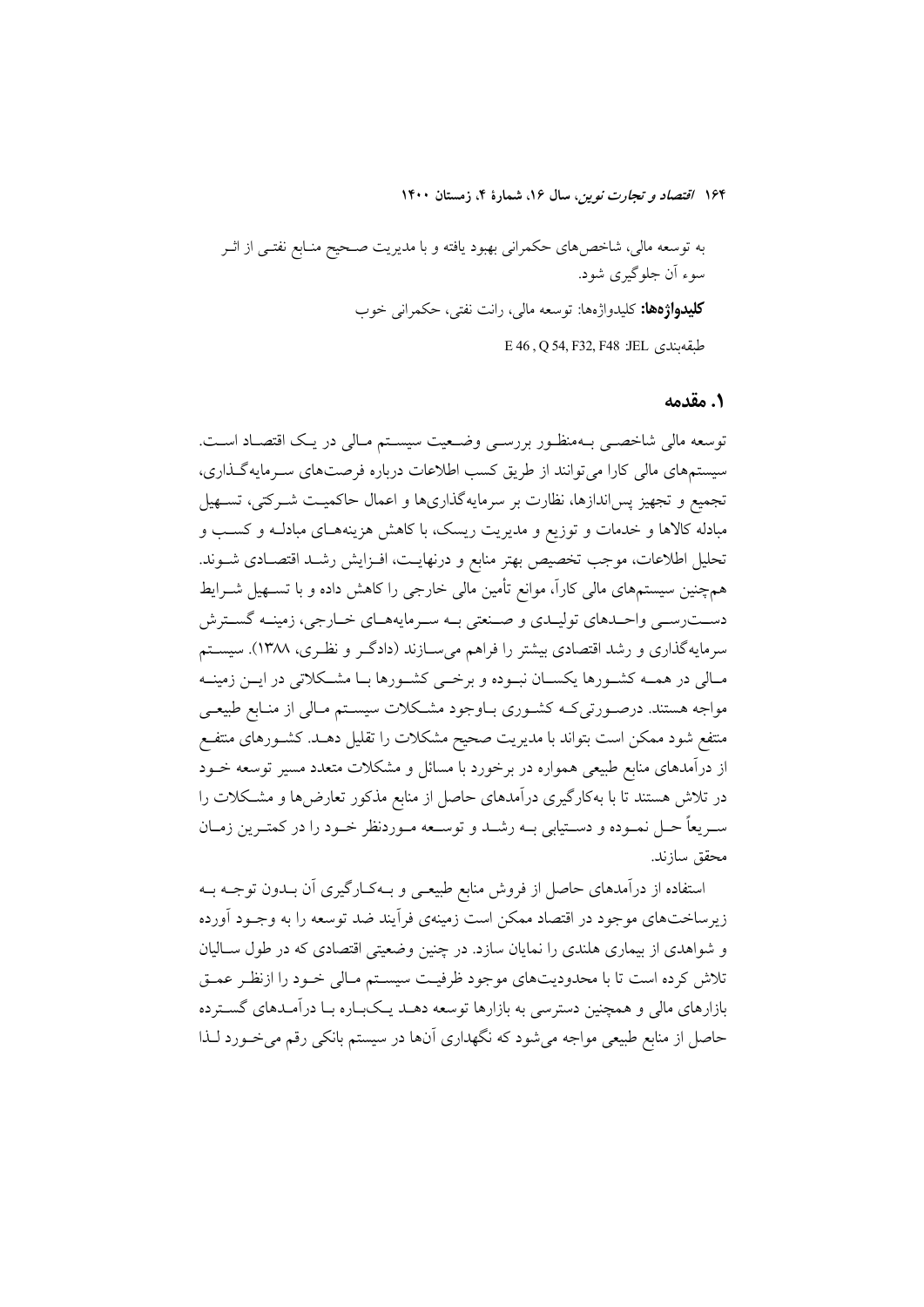ظرفیت سیستم مالی در ارائه منابع به بخشهای متعدد با افزایش چشمگیری مواجه میشـود. افزایش منابع میتواند منجر بــه کــاهش نــرخ تســهیلات و گشــایش در ارائــه تســهیلات بــه طرحهای بسیاری شود و ترازنامه بانکها را با تغییرات گستردهای مواجه می سازد.

با توجه به ضرورت ذکر شده، هدف از انجام این مطالعـه بررسـی عوامـل مـوثر توسـعه مالی در تمامی ابعاد با تاکید بر رانت نفتی و کیفیـت نهـادی اسـت. شــاخص توســعه مــالی براساس تعریف جدید صندوق بین|لمللی یول، شاخصی است که رتبهبندی نسبی کشـورها بر اساس عمق، دسترسی و کارایی مؤسسات مالی و بازارهای مـالی آنهـا را ارائــه مـیکنــد. استفاده از تعریف صندوق بینالمللی پول امکان ارزیابی دقیقتری از تحمیل اثر رانـت منـابع نفتی بر سیستم مالی ارائه می کند.

همچنین درزمینه ی اختلاف بین توسعه،یافتگی کشـورهای مختلـف، مطالعـات بسـیاری انجامشده است که درنهایت به نهادها بهعنوان مهمترین عامل، پرداختـهشـده اسـت. افـراد و سازمانهای مختلفی بـه اسـتفاده از کیفیـت نهـادی و شــاخص ســازی آن نظیـر شــاخص حکمرانی خوب بانک جهانی پرداخت۱انـد (شـاکری و همکـاران، ۱۳۹۴). بانـک جهـانی از مبانگین شش شاخص حکمرانی خوب تحت عنوان ثبات سیاسی و عدم وجبود خشبونت/ تروريسم، كنترل فساد، اثربخشبي دولت، حتى اظهـارنظر و ياسـخگويي، حاكميـت قـانون، کیفیت نظارتی در کشـورها اسـتفاده کـرده و چـون در بیشـتر کشـورهای در حـال توسـعه صادرکننده نفت، فراوانـی منـابع سـبب وابسـتگی دولـت بـه درآمـدهای حاصـله شـده و شـاخص.هـاي حكومـتداري بهينــه را تحــت تـأثير قــرار داده اســت (فيضــي ينگجــه و همکـاران، ۱۳۹۶) لـذا در ايــن يــژوهش نيــز از شــاخص هــاي حکمرانــي خــوب اســتفاده شده است.

در ادامه ابتدا مبانی نظری در رابطه با توسعه مالی در طبقهبنــدی کــلان اقتصــادی (تــورم، تولید ناخالص داخلی)، رانت نفتی و عوامل نهـادی شــرح داده مــی شــود، پیشــینه پــژوهش بررسی می شود و سپس به معرفی الگو، داده ها و روش تحقیـق پرداختــه و در آخــر نتــایج تحقیق تحلیل می شود. با عنایت به این موارد می توان توصیههای سیاستی را در جهت رفع مشکلات توسعه مالی و نیل به رشد و توسعه پایـدار ایــن بخـش کــه یکــی از ارکــان مهــم سیستم اقتصادی است ارائه داد.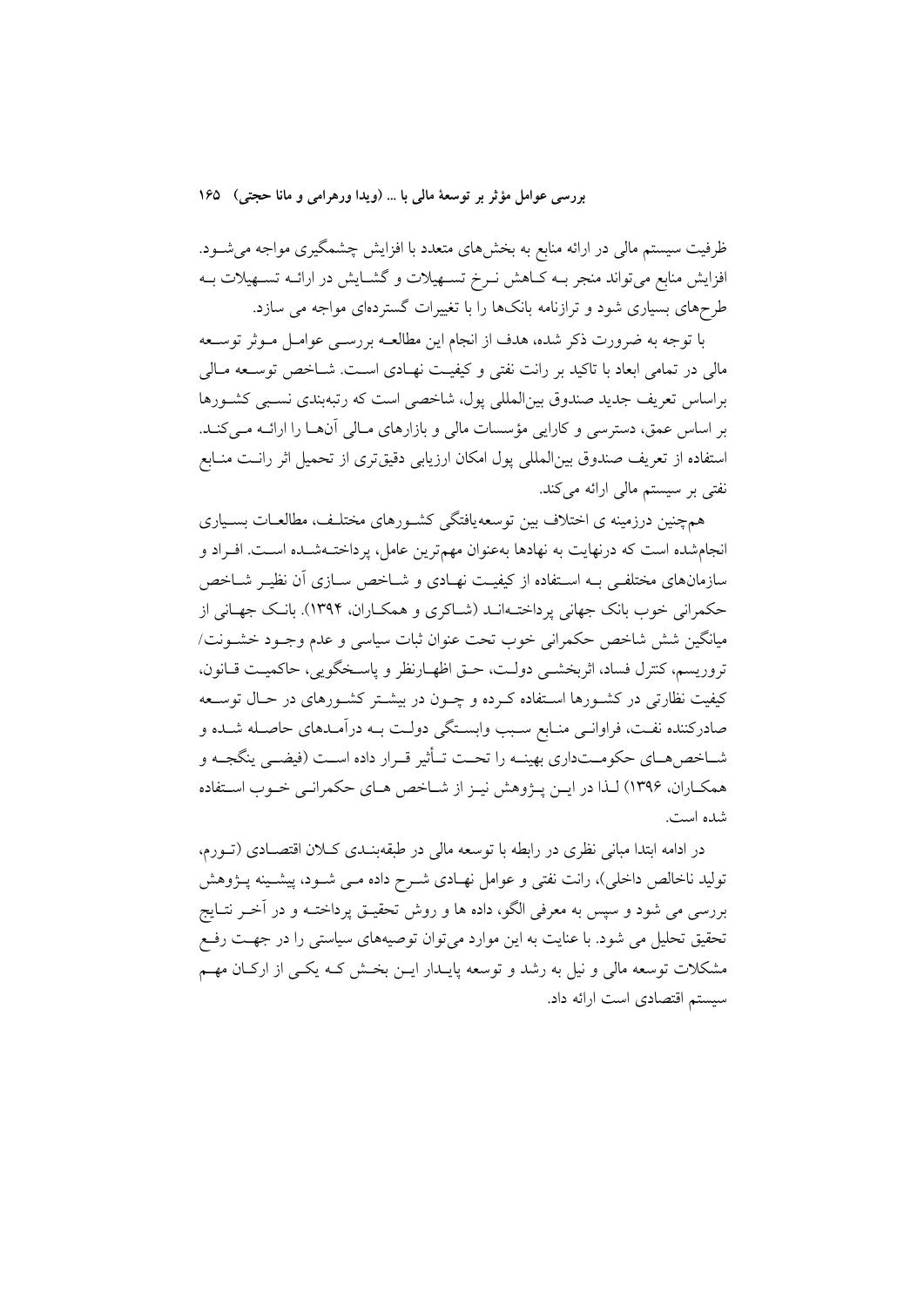#### ٢. مياني نظري

در این بخش ارتباط توسعه مالی با متغیرهای پژوهش (کیفیت نهادی، رانـت نفتـی، تــورم و رشد اقتصادی) شرح داده می شود.

#### ۱.۲ کیفیت نهادی و توسعهٔ مالی

در ادبیات اقتصادی نظریههای متفـاوتی دربـارهی شـكل&یـری نهادهـا و تـأثیر آن بـر رفتـار سرمايهگذاران و توسعه بخش مالي وجود دارد كه در ادامه شرح داده مي شوند:

الف-نظريه مالي و قانون

در این نظریه لایرتا و همکاران Laporta et al (١٩٩٧) تأثیر سیستمهای مختلـف حقــوقی بر توسعه مالی را بررسی کرده و بین دو سیستم قانونی انگلیس و فرانسه تفاوت قائل شدهانــد. از نظر آنها، سیستمهای حقوقی بسیاری از کشورها از انگلیس یا فرانســه ناشــی مــیشــوند. آنها با بررسی ارتباط بـین سیسـتم قـانونی و تمرکـز مالکیـت در ۴۹ کشـور جهـان بـه ایـن نتیجه رسیدند که سیستم قانونی انگلیس از حقوق مالکیت خصوصبی حمایـت مـی کنـد و توانایی مالکان خصوصی را برای مبادله با سطح بالایی از اطمینان افزایش می دهد که این اثـر مثبت بـر توسـعهٔ مـالي دارد. در مقابـل، قـانون مـدني فرانســه نقـش قـوه قضـائيه فاسـد را ازبین می برد، بر قدرت دولت تأکیـد مـی کنـد و از تـداخل دادگـاههـا در سیاسـت دولـت جلوگیری می کند و درنتیجه بیشتر بـه حقـوق دولـت و کمتـر بـه حقـوق سـرمایهگـذاران متمرکز است. بنابراین بر اساس این نظریه، تفاوت در حمایـت قـانونی از سـرمایهگـذاران و اعتباردهندگان و کیفیت اجرای قراردادها می تواند تفاوت سطح توسعه مالی در بین کشـورها را توضیح دهد و کشورهایی که سنت قانون مدنی فرانسه را پذیرفتهاند، تأکیـد کــمتــری بــر حمایت از حقوق مالکیت خصوصی و سرمایهگذاران خواهند داشت و ازایــزرو، در مقایســه با کشورهایی که دارای سنت قانون مشترک انگلیس هستند، سطح توسعه مالی پـایینتــری را تجربه خواهند کړد.

ب-نظريه موهبت (Endowment Theory)

نظريه ديگر نظريه موهبت است كـه توسـط عجـم اغلـو و همكـاران Acemoghlu et al (۲۰۰۱) مطرح شد. این نظریه بیـان مـی کنـد، توسـعه همـه مؤسسـات، ازجملـه مؤسسـات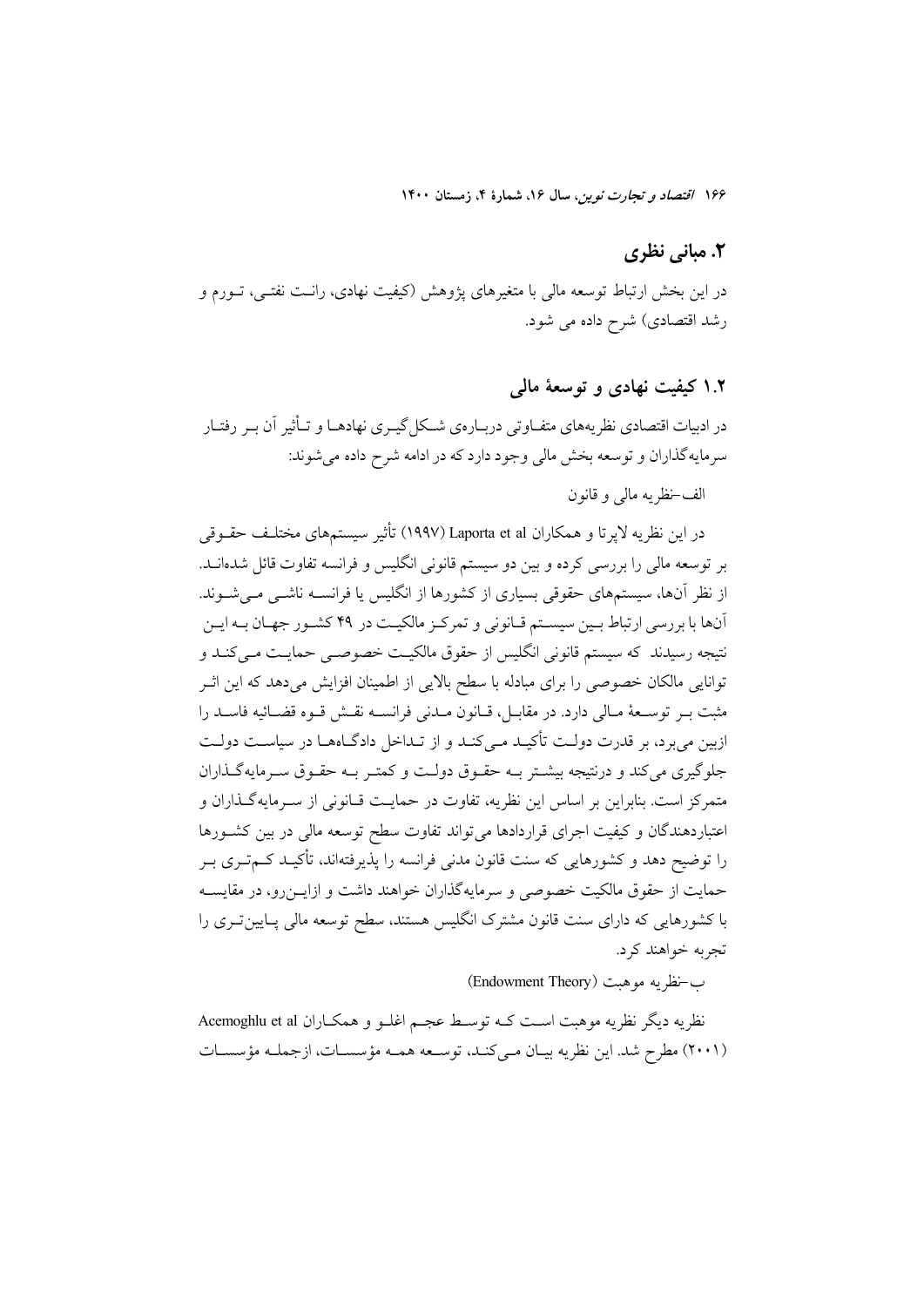حقوقي و مالي، توسط جغرافيا، تويولوژي و محيط بيمار يک کشور تعيين مي شود. اگرچــه، اّنها بیان میکنند که یافتههای اّنها بـه ایــن معنـی نیســت کـه نهادهـای اسـتعماری از پـیش تعیین شدهاند و امروزه قادر به تغییــر نیســتند. بـک و همکــاران (Beck et al) (۲۰۰۳) نظر یــه مالی و قانون و نظریه موهبت را برای توسعهٔ مالی به کار گرفتند و بیان کردند، اسـتعمارگران در کشورهایی که منابع طبیعی را غارت میکردند، نهادهایی را ایجاد نکردند تا منجر بـه توسـعهی بازارهای مالی رقابتی شود؛ زیـرا بازارهـای رقـابتی، موقعیـت اَنهـا را تهدیـد مـی کـرد؛ امـا استعمارگران ساکن، نهادهایی را شکل دادند که از حقوق مالکیت خصوصی حمایت می کرد و درنتیجه سبب رشد و توسعهی بازارهای مالی آنها شد. همچنین آنها بـا آزمـون و تحلیـل هر دو نظريه فوق، به اين نتيجه رسيدند كه نظريه موهبت نسبت به نظريه تأمين مـالي و قــانون، بیش تر می تواند تفاوتها در توسعهٔ مالی کشورها را توضیح دهد.

ج-نظريه تشكلها و ايجاد تعهد

نورث و وينگاست North & Weingast (١٩٨٩) بيان مي كنند كه عملكرد موفـق اقتصــادي در بلندمدت نیازمند وجود انگیزههای مناسب میـان گـروههـای اقتصـادی و سیاسـی اســت و نهادها باید بهدقت انتخـاب شـوند تـا دردسـرهای پایبنـدی بـه تعهـدات كـاهش پابـد و از سوءاستفاده حکومت از قدرت سیاسی جلوگیری کند.

د– نظر یه نظامهای دسترسی محدود و باز

نورث و همکاران North , et al (۲۰۱۳) جوامع را در کشورهای درحال توسعه به دو گروه « نظام با دسترسي باز به قـانون» و «نظـام بـا دسترسـي محـدود بـه قـانون و حقـوق مالكيـت» تقسیم میکنند. نظریههایی همچون حکمرانی خوب منطق نظام دسترسی محدود را که کاهش خشونت است، در نظر نمی گیرند. در کشورهای درحال توسعه نظام سیاسی با دخالت در نظـام اقتصادي و دادن رانتها و محدود كردن دسترسي به قانون و حقوق مالكيت تـلاش مـي كننـد انگیزه افراد را به خشونت کاهش دهند؛ بنابراین مسئله اصلی توسعه، تلاش و حرکت جوامـع با نظام دسترسی محدود به سمت نهادهایی است که منجر به رفاه بیشتر، بازده بالاتر اقتصـادی، ثبات سیاسی و کاهش خشونت شود.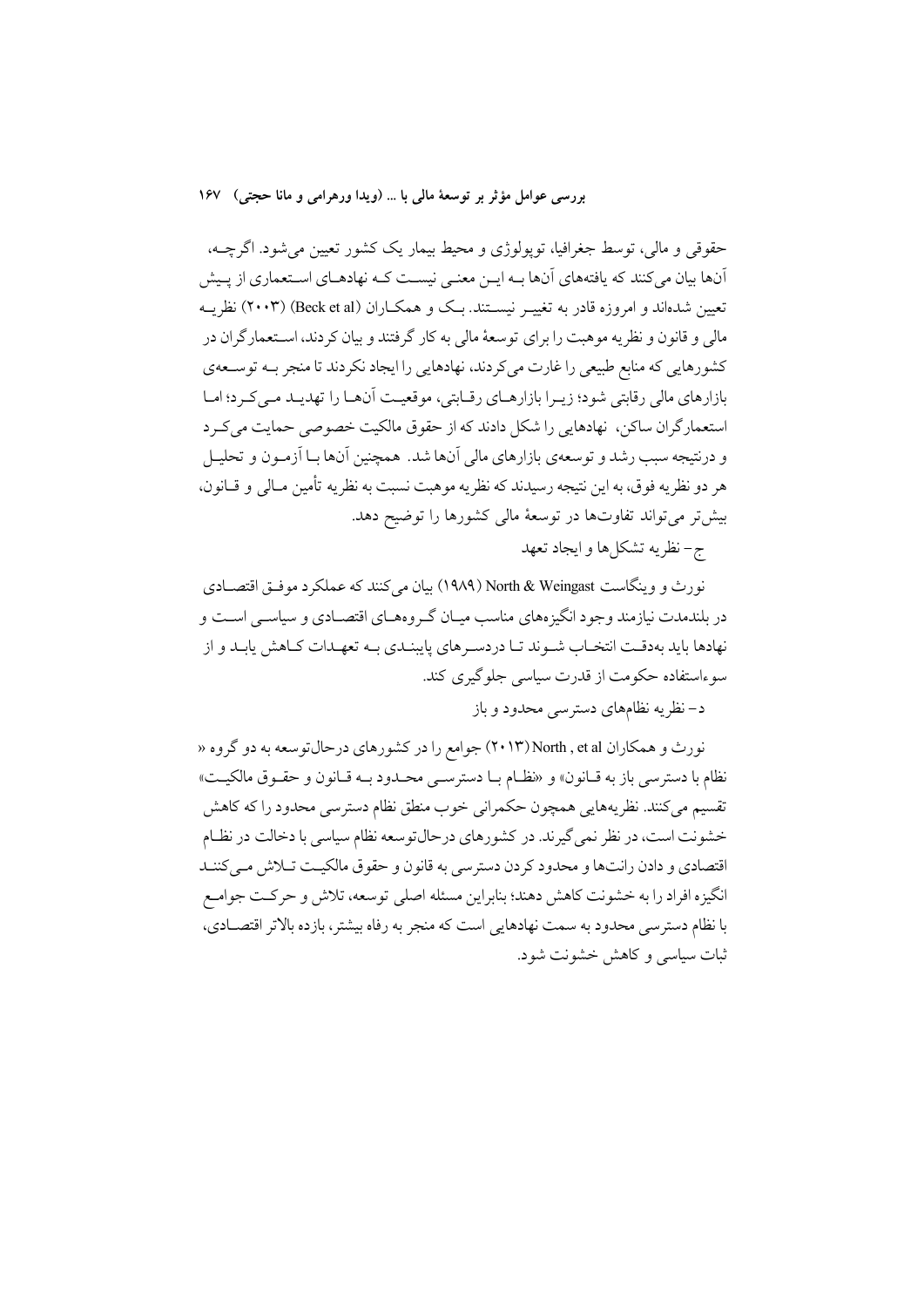# ۲.۲ رانت نفتی و توسعهٔ مالی

از دهه ۱۹۸۰، بسیاری از مطالعات رابطه منفی بین رشد اقتصادی و فراوانی منـابع طبیعـی در کشورهای درحالتوسعه را تائید کردهاند و بسیاری از مطالعات در مـورد علــل نفــرین منــابع بحث می کنند. در این مطالعات بیشتر سعی شده است رشـد اقتصـادی کنـد در کشـورهای دارای منـابع زیـاد توضـیح داده شـود. امـا آنهـا از تـأثیر فراوانـی منـابع در توســعه مـالی غفلت کرده و توجه کمی به رابطه توسعه مالی و فراوانی منابع داشتهاند. در حقیقت میتوان ادعا کرد که نفرین منابع میتواند در توسعه مالی نیز اتفاق بیفتد و منجر به تضـعیف سیسـتم مالی کشور شود. میتوان بیان کرد که همان مکانیزم هـا، کـه از طریــق آنهــا فراوانــی منــابع باعث رشد آهسته اقتصادی در کشورهای وابسته به نفت می شود، می توانند توسـعه مـالی را نیز ضعیف کنند. مطالعات مربوط به نفرین منابع به دو رشته کلی تقسیم مـیشــود. برخــی از مطالعات بیماری هلندی را بررسـی کـرده و علــل نفــرین منــابع را فقــط از منظـر اقتصــادی توضـيح دادهانــد. رشــته ديگــري از مطالعــات بــه نقــش كيفيــت نهــادي در نفــرين منــابع توجه کردهاند. در بیشتر کشورها، درآمد منابع طبیعی متعلق به دولت است. بنـابراین کیفیـت نهادی و حاکمیت نقش مهمی در نفرین یا برکت استفاده از منابع دارد. نقش کیفیـت نهـادی را میتوان در دو بعد بررسی کرد. بعد اول مربوط به بلوغ چارچوب نهادی است. اگـر نفـت در کشوری با مؤسسـات بـالغ و کاراّمـد (ماننـد نـروژ) کشـف شـود، رانـت نفـت برکـت خواهد داشت و اگر نفت در کشوری با مؤسسات بالغ و ناکارآمد کشف شـود، رانـت نفـت نفرین خواهد بود. مورد دوم مربوط به عدم بلوغ چـارچوب نهـادی در کشـورها اسـت. در چنین شرایطی، رانتهای نفتی زمینه ایجاد یک دولت رانتی را فراهم مـیکننـد. در بـیشتر کشورهای درحال توسعه، رانتهای نفتی منجر به تغییر ساختار نهادی شده و از ایـن طریـق، سرعت اَهسته رشد اقتصادي را فراهم ميكنند. بنابراين فراواني منابع نهتنها مستقيماً بر رشـد اقتصادی تأثیر میگذارد، بلکه از طریق کیفیـت نهـادی نیــز بــهطــور غیرمســتقیم بــر اقتصــاد تأثیر میگذارد. بنابراین اگر کیفیت نهادی توسط نفت آسیب ببیند، انتظار میرود نفرین منـابع رخ دهد. در بیشتر کشورهای وابسته به نفت، کیفیت نهادی ضعیف به دلیل رانتهای بـزرگ نفت است. در ادامه، تـأثير رانـت نفـت بــر توســعه مــالي، بــه روش مســتقيم و غيرمســتقيم (از طريق كيفيت نهادي)، موردبحث قرار مي گيرد. الف) توسعه مالي و بيماري هلندي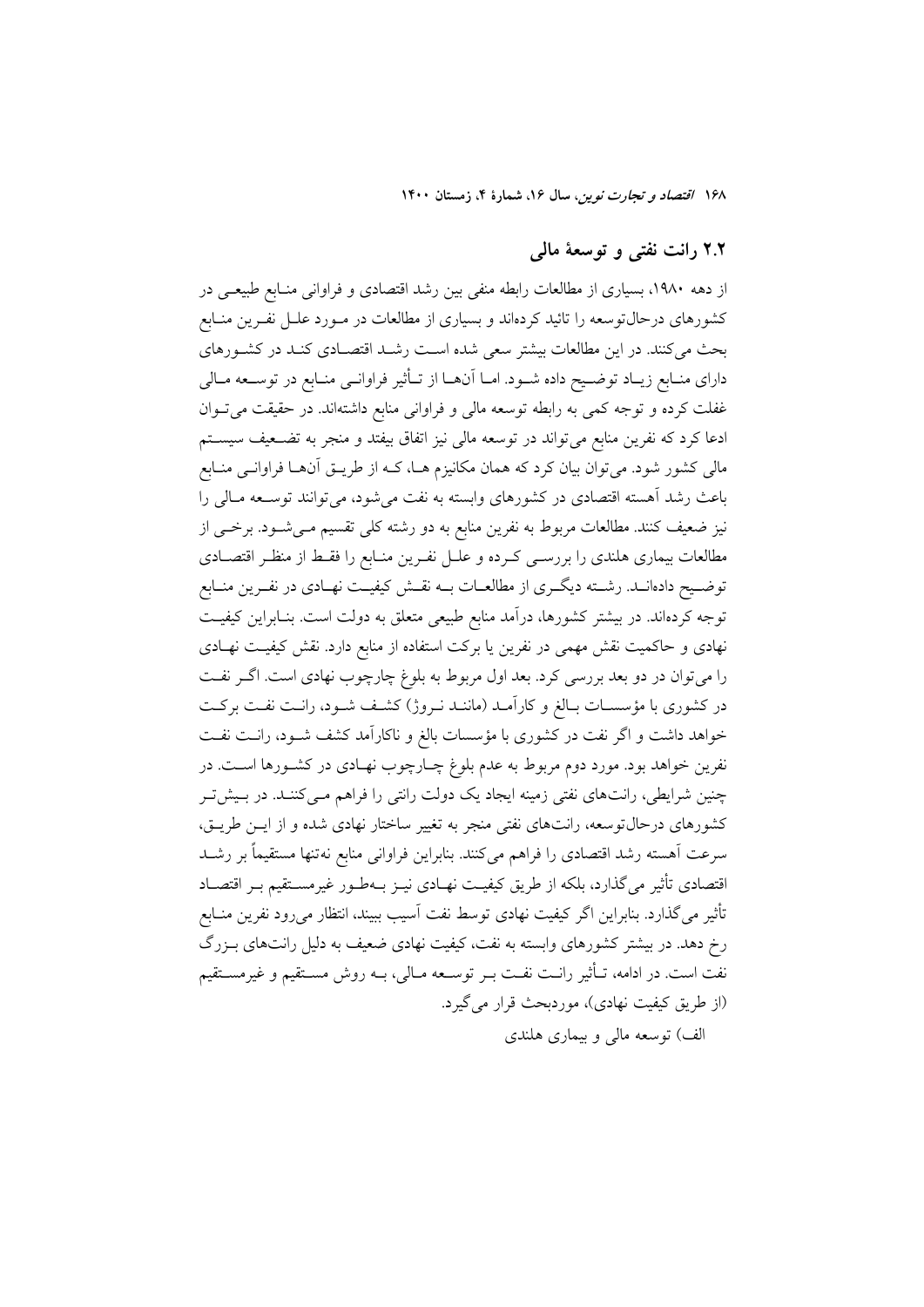واژهی بیماری هلندی پس از کشف گاز طبیعی در هلنـد در اواخـر دهــه ۱۹۵۰ و اوايــل دهه ۱۹۶۰ رایج شد. در آن زمان، صادرات گاز بهطور قابل توجهی و نرخ واقعی ارز بـهطـور همزمان افزایش یافت و این امر شـرایط را بـرای سـایر صـنایع صـادراتی دشـوارتر کـرد و مشکلاتی را برای این کشور به وجود آورد. به این صورت که کشف منبع طبیعـی و درآمــد زیاد ناشی از صـادرات آن سـود در بخـش منـابع طبیعـی و دسـتمزدی را کـه بــه کــارگران خود میپردازد افزایش میدهد بنابراین سایر بخشها دیگر نمیتواننـد بـا دسـتمزد پرداختـی در این بخش رقابت کنند و عوامل تولید (نیروی کار و سرمایه) به سمت بخش منابع طبیعـی حرکت میکنند. حرکت عوامل تولید از بخشهای تولیدی سبب افزایش هزینههـای تولیــد و کاهش قدرت رقابتپذیری این بخشها در بازارهای بینالمللی مـیشـود. همچنـین کشـف منابع طبیعی سبب برون٫انسی سـرمایهگـذاری عمـومی و خصوصـی در دیگـر بخـشهـا و سرازيرشـــدن آنهـــا بـــه بخــش منـــابع طبيعـــى مـــىشـــود (Rahmani& Golestani, 2009). بهعبارتدیگر، درآمد زیاد ناشی از صادرات منـابع باعـث افـزایش ارزش پـول ملـی شـده و بنابراین کاهش در صادرات کالاهای تولیدی یا جایگزینی عوامل تولید سرمایه و کار از صـنایع تولیدي به سمت صنایع استخراجي منابع طبيعي و درنتيجه افزايش هزينههاي توليد مي شـود و بنابراین افزایش ارزش یول ملی، قیمتها را برای تولیدات کالاهای قابل مبادلـه ماننـد کالاهـای کارخانهای و کشاورزی، نسبت به قیمت کالاهای غیر قابل مبادله مانند ساختمان کاهش می دهد و نيروي كار و سرمايه از بخش قابل مبادله به بخش غيرقابل مبادله جريان پيدا مي كنند؛ بنــابراين فراوانی منابع، بخش قابل مبادلهٔ اقتصاد را کوچک میکند. اما بخش تجـاری نقـش مهمـی در توسعه مالي دارد. (رجـبزاده مغـاني و همكـاران، ۱۳۹۶). برخـي از اقتصـاددانان بـر ايــن باور هستند که گسترش بخش تجارت در یک کشور منجر به افزایش نیاز صنایع و بنگـاههـای أن كشور به منابع مالي خارج از أنها مـي گـردد و بـهتبـع أن موجـب ارتقـا سيسـتم مـالي أن کشور می شود (راستی، ۱۳۸۸). بنابراین بیماری هلنـدی در کشـورهای بـا منـابع طبیعـی بـا کاهش تجارت و سرمایهگذاری، تقاضای بالقوه برای تأمین مالی را کاهش مـیدهــد و ســبب تضعيف توسعه مالي مي شود.

ب)نفرین منابع و کیفیت نهادی

اگر دولت درآمد قابل توجه و مستقیمی از منابع داشته باشد، اثرات رانتی ایجاد مــیشــود. این رانتها تأثیر بــه ســزایی در کیفیــت نهــادی و حاکمیــت دارنــد. ســازوکارهای مختلفــی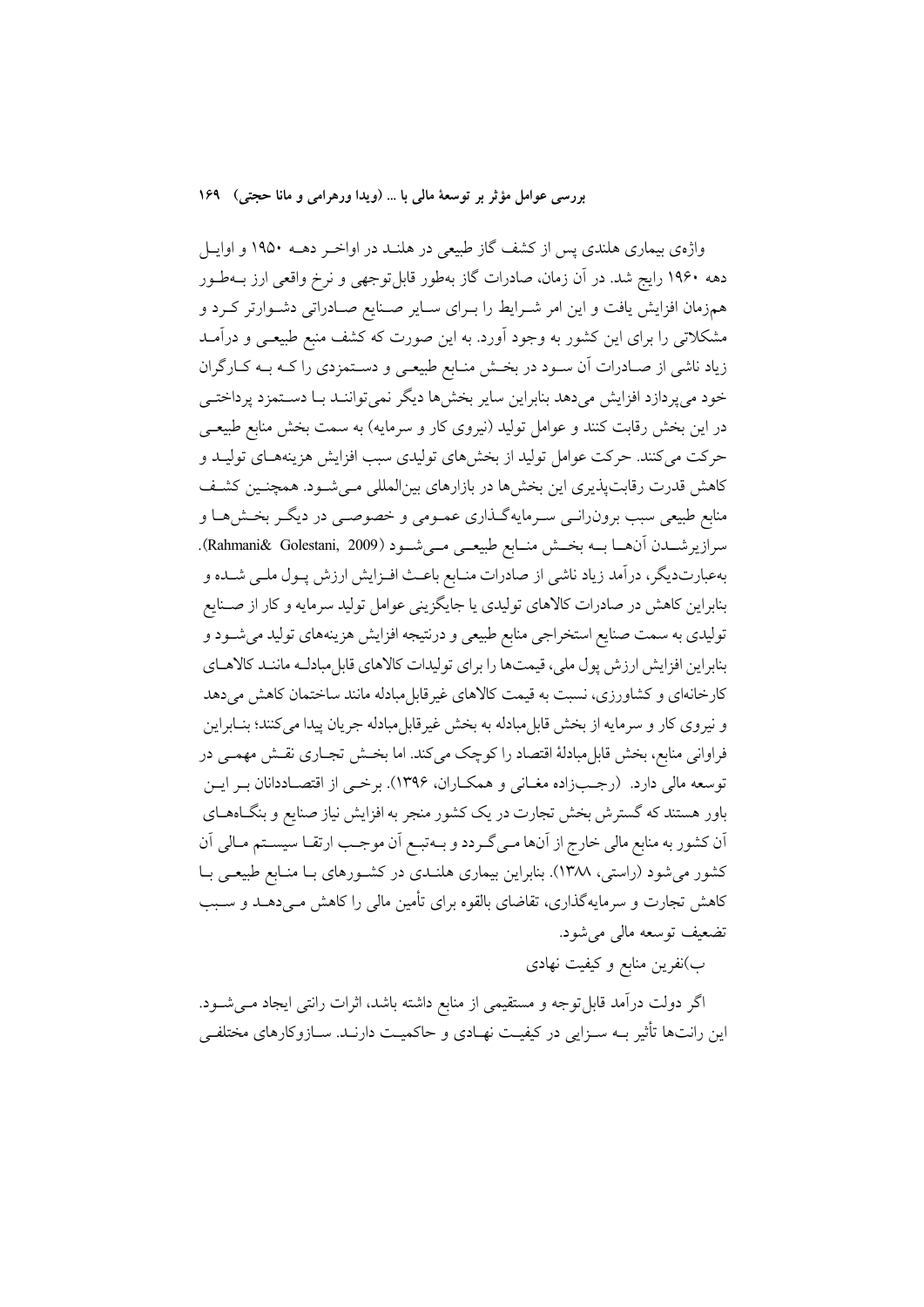وجود دارد که از طریق آنها منابع طبیعـی مـیتواننــد برنهادهــا و متعاقبــاً بــر توســعه مــالی تأثير بگذارند (Hoshmand et al, 2013):

۱. دست٫سی دولت به درآمد عظیم نفتی نیاز دولت به تـأمین مـالی از طریــق مالیــات را کاهش میدهد. در چنین شرایطی، دولت تعهـدی بـرای پاسـخگویی نـدارد و مـردم بـرای تعریف و تضمین حقوق مالکیت و امنیت اقتصادی خواستار یاسخگویی کمتری هستند. ایــن بهنوبه خود، فشار برای بهبود کیفیت نهادی را کاهش میدهد. ضعف حقوق مالکیـت باعـث مخدوش شدن تجارت و کسبوکار و کاهش انگیزه برای سرمایهگذاری می شـود. تضـعیف حقوق مالکیت ممکن است بازارهای مالی را تضعیف کند.

۲. گسترش رانـتخـواري مـي توانـد باعـث فسـاد در دولـت و همچنـين كسـبوكـار مردم شود، سـرمايهگـذاري توليـدي را كـاهش داده و تخصـيص منـابع را مخـدوش كنـد. همچنین رانتخواری انگیزههای نوآوری و خلاقیت را کاهش مے دهـد. برخــی از محققــان استدلال می کنند که وقتی نسبت کارآفرینان به رانتخواران کاهش می یابد، بـه دلیـل کــاهش تقاضا، توسعه مالي ضعيف مي شود.

۳. فراوانی منـابع، انگیــزههــای خصوصــی و عمــومی را بــرای انباشــت ســرمایه انســانی ضعیف می کند و سبب کــاهش ســرمایه اجتمــاعی در جامعــه مــیشــود. ازآنجاکــه ســرمایه اجتماعی تعیین کنندهی سطح اعتماد در جامعه و عامـل مهمـی در قراردادهـای مـالی اسـت، كاهش اعتماد سطح توسعه مالى را تضعيف مىكند. همچنين، سطح پايين سـرمايه انســانى و اجتماعی تأثیرات منفی بر سرمایهگذاری فیزیکی خواهد داشت، زیرا آنها مکمل یـکدیگـر در شرکتهای تولیدی هستند. بنابراین فراوانی منابع به دلیل کاهش سطح ســرمایه انســانی و اجتماعي منجر به تضعيف توسعه مالي مي شود.

۴. دولتهایی که رانتهای عظیم نفتی به دست میآورند مانع تشکیل احــزاب سیاســی مستقل می شوند، زیرا این گروههای اجتمـاعی مـی تواننـد درگـرفتن حقـوق سیاسـی خـود قدرتمند بشـوند. بنـابراين عـدم حضـور آنهـا فشـار كمتـرى را بـراي ياسـخگويي دولـت ایجـاد مـی کنـد. بسـیاری از مطالعـات مربـوط بـه اهمیـت دموکراســی در توســعه مــالی نشان میدهند که حکومتهای دموکراتیک نسبت به حکومـتهـای اسـتبدادی، درزمینـه ی حقوق مالکیت، اجرای قراردادها و سرمایهگذاری بهتر عمل میکنند. بنابراین، فراوانـی منـابع می تواند توسعه مالی را از طریق مکانیزم ذکرشده ضعیف کند.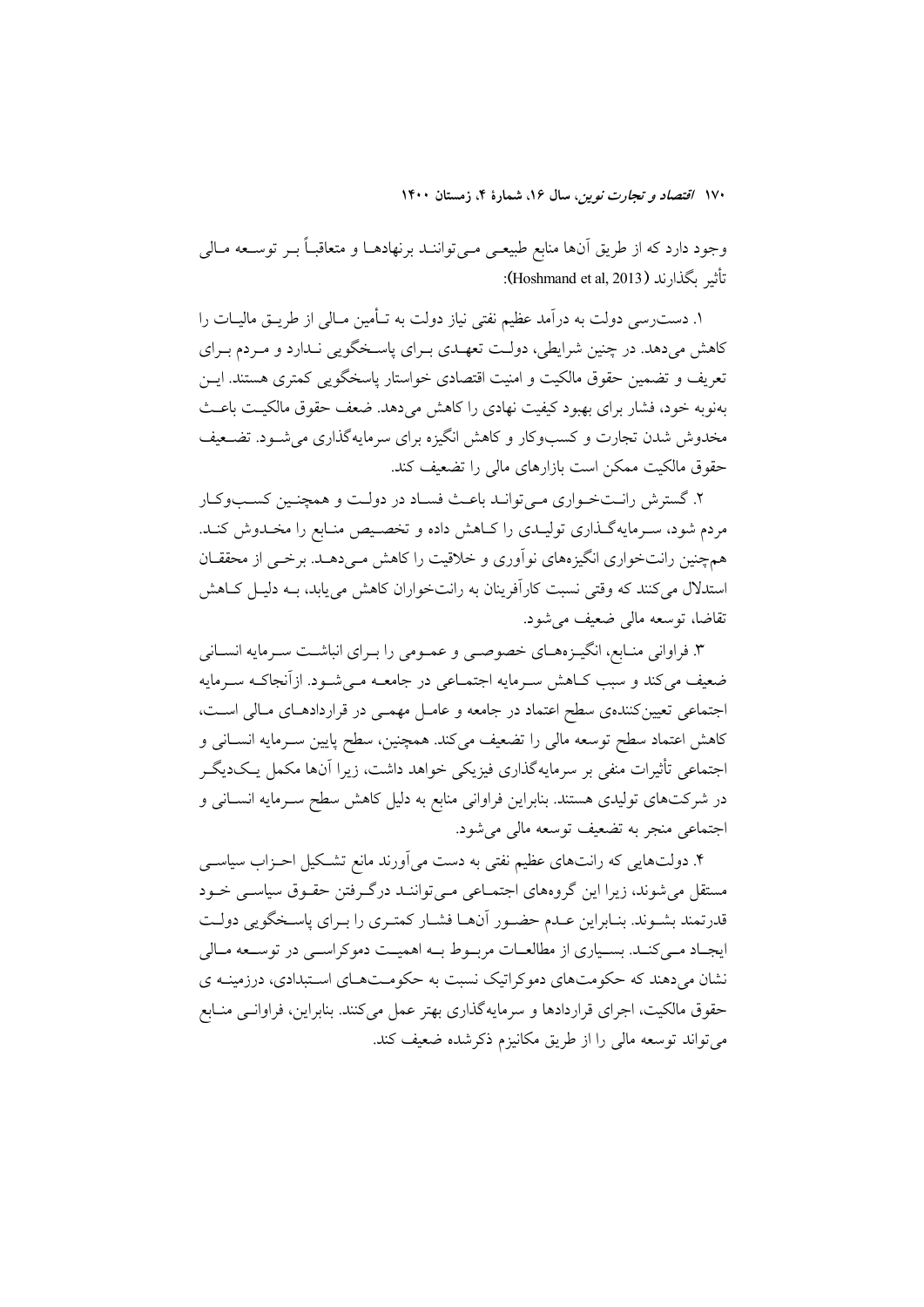۳.۲ تورم و توسعهٔ مالی

بین نرخ تورم و توسعه بازارهای مالی یک رابطهی غیرخطی وجـود دارد. یعنـی یـک حد استانهای برای نرخ تورم وجود دارد، که در نرخهای تورم بالاتر از آن، رابطـه بــین نــرخ تورم با توسعه بازارهای مالی منفی و در نرخهای تورم پایینتر، این رابطـه مثبـت اسـت. در توجیه این رابطه معکوس بین نرخ تورم و توسعه بازارهای مالی اســتدلالهــایی وجــود دارد: ۱– نرخ تورم شدید سبب نرخ تورم شـدیدتر و نوسـان شـدید در بـازدهی سـهام درنتیجـه افزایش ریسک در بازار مالی و مانع توسـعه مـالی مـیشـود. ۲– در اقتصـاد دو مجموعــه از كارگزاران وجود دارد . يک مجموعه "وام دهندگان ذاتي" يا پس انداز كنندگان و مجموعــهي ديگر "وام گيرندگان ذاتي" يا سرمايهگذاران هستند. وام دهنـدگان دسترسـي بـه پـول بـراي سرمایهگذاری دارنـد امـا پـروژه ندارنـد درحـالیکه وامگیرنـدگان بـه پـروژهي مناسـب دست رسی دارند ولی منابع مالی کافی ندارند. درواقع نقش اصلی سیستم مالی ایجـاد ارتبـاط بین این دو مجموعه است. ازآنجایی که نرخهای شـدید تـورم ماننـد مالیـات بـر مانـدههـای حقیقی یا ذخایر بانکی عمل میکند. بنابراین افزایش در نرخ تورم، نرخ بازدهی واقعی پـول و تمام دارایی های مالی را کاهش میدهد. بهعبارتدیگر، نرخهای شدید تورم، نرخ بـازدهی پسانداز کنندگان و نرخ واقعی بهرهی پرداختی وامگیرندگان را کاهش میدهد. این موضوع تمایل وامدهندگان را برای پس انداز کاهش و بـرعکس تمایـل وامگیرنـدگان را بـه اخـذ وام افزایش میدهد. با کاهش پسانداز منابع وجـوه واسـطههـای مـالی محـدودتر مـیشـود. بـا محدودیت بیش تر، به جیرهبندی اعتبارات به اعطای تسهیلات میپردازند. بنابراین نرخ تــورم شدید به این شکل مانع توسعه مالی میشود. ۳- باوجود تورم شدید احتمالاً طرحهـایی کـه در شرايط نرمال اقتصادي، فاقد توجيه اقتصادي هسـتند، توجيــه اقتصـادي پيــدا مــيكننــد و درنتیجه منابع محدود مالی بهجای اختصاص به پروژههای دارای اولویت، بـه ایــن پــروژههــا تخصيص مي،يابـد و عملكـرد بخـش مـالي و توسـعه مـالي مختـل مـيشـود (فلاحتـي و همکاران، ۱۳۹۱). ۴- در ادبیات نظری مربوطه، حتی افزایش قابل پیش بینسی در نــرخ تــورم، سبب اخلال در توانایی بخـش مـالی در تخصـیص کـارای منـابع مـیشـود. هـمچنـین در نظریههـای اخیـر، بـر اهمیـت عـدم تقـارن اطلاعـات تأکیـد و نشـان دادهشـده اسـت کـه چگونه افزایش نرخ تورم بر اصطکاک بازار اعتبارات، عملکرد بخش مالی (اعم از بانکهـا و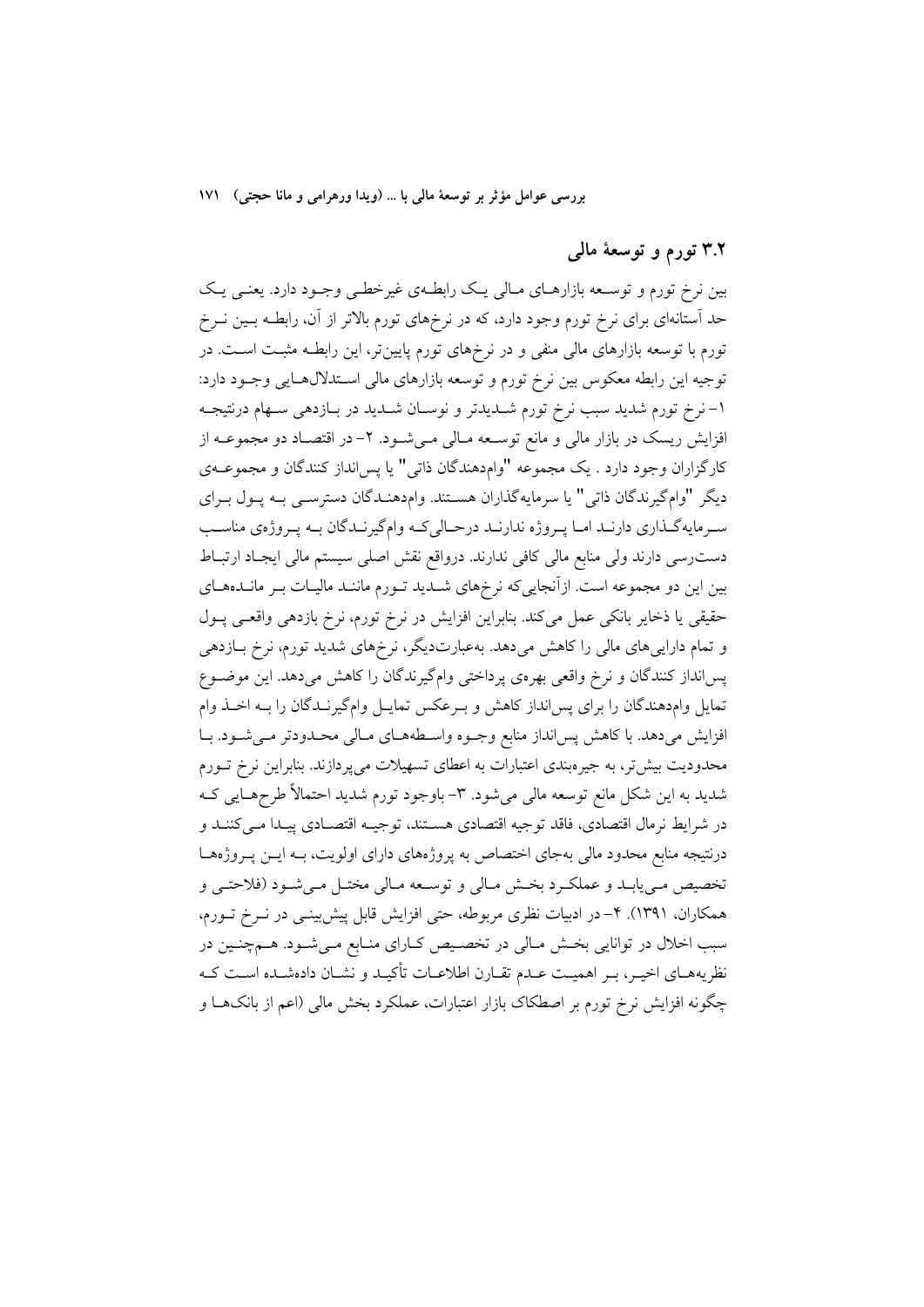بازار سهام) و فعالیتهای بلندمدت بخش واقعی اقتصـاد اثـر منفـی دارد ( Smith& Hybens,  $(1999)$ 

نرخهاي پايين تورم، ممكن است اين اثر مخرب را بر توسعه مـالي بـر جـاي نگــذارد و حتى تأثير مثبتي نيز بر أن داشته باشد. مثلاً أزارديــاس و اســميت Azariadis& Smith (١٩٩۶) اشارهکردهاند که وقتی تورم خیلی پایین است، احتمـالاً گــردش اطلاعــات تحریــف و تــورم مانع تخصیص بهینه منابع و توسعه مالی نمیشود. در نقطه مقابــل، انگلــیش English (۱۹۹۹) بیان میکند که نرخهای بالاتر تورم، افراد را وادار به خریداری خـدمات معـاملاتی بــهجـای ترازهای یول می کند؛ که این عرضه خدمات مالی و توسعه مالی را افزایش می دهد.

#### ۴.۲ رشد اقتصادی و توسعهٔ مالی

ادبیات توسعه مالی بهطورکلی نقش واسطهها و بازارهای مالی در بهبود رشد اقتصـادی را در قالب الگوهای رشد درونزا را بررسی میکند درحالیکه در ادبیات ساختار مالی بـه بررســی نقش انواع سیستمهای مالی مبتنی بر بانک و مبتنی بر بازار و همچنین دیـدگاههــای خــدمات مالي و ماليه و قوانين در بهبود رشد اقتصادي پرداختــه مــي شــود. بخــش ديگــري از ادبيــات اقتصادی به رابطه توسعه مالی و رشد اقتصادی و جهت علیت این رابطه با استفاده از آزمـون پاتریک Patrick (۱۹۶۶) اختصـاص دارد. پاتریـک بـا بررسـی رابطـه علـی بـین متغیرهـای گسترش مالی و رشد اقتصادی، فرضیههایی را مطرح نمود:

الف- فرضيه رشد به راهبري عرضه: اين فرضيه بيان مي كند كه بسط بخش مالي منجربـه بسط طرف واقعی اقتصاد می شود. بهبیاندیگر بخش مالی کارا، افزایش عرضه خدمات مـالی را در پی دارد و رشد اقتصادی در بخشهای مختلف را سبب می شود.

ب– فرضیه تأمین مالی به پیروی از تقاضا: این فرضیه عنوان می کند کــه رشــد اقتصــادی بالا می تواند تقاضای لازم جهت شکل گیری و ایجاد ابزارها و زمینـههـای توسـعه بازارهـای مـالی را فـراهم آورد و ایــن بازارهــا ناچارنــد خــود را بــا تقاضــا و تغییــرات ایجادشــده در بخش های متفاوت اقتصاد هماهنگ کنند. بهعبارتدیگر، رشد اقتصـادی علـت رشـد بخـش مالي است.

ج- فرضیه مرحله توسعهیافتگی: این فرضیه تشریح میکند که یک رابطـه علـی دوطرفـه بین توسعه بازارهای مالی و عملکردهای اقتصادی وجود دارد. بهعبارتدیگر یک کشـور بــا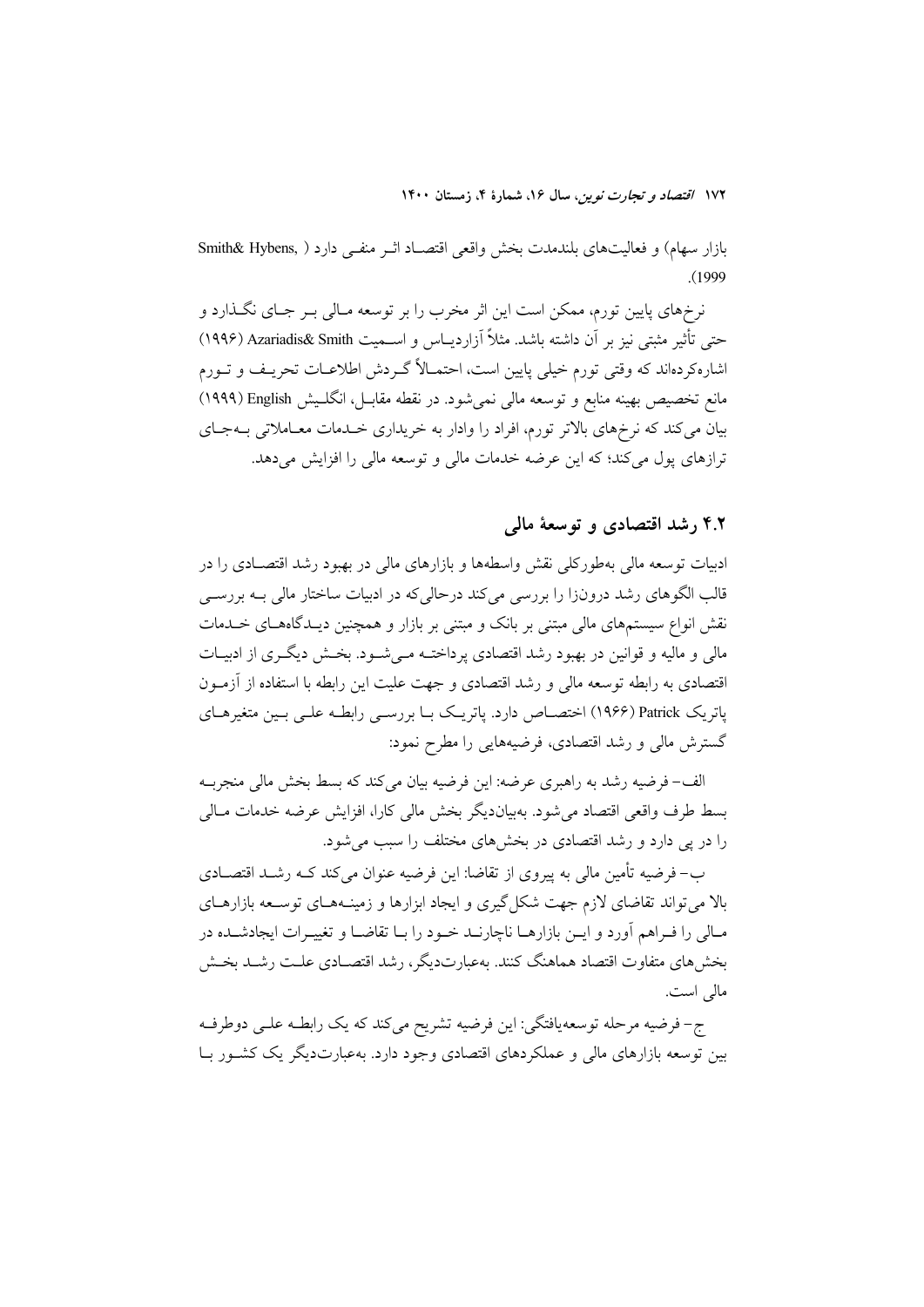بهرهگیری از یک سیستم توسعهیافتهی بازارهای مالی مـیتوانــد زمینــه رشــد اقتصــادی را از طریق تغییرات فنّاورانه و نواَوری در خدمات و محصولات ایجـاد نمایــد و از طــرف دیگــر شاهد ايجـاد تقاضـاي قابـلتـوجهي بـراي محصـولات و خـدمات مـالي باشـد. (مكيـان و ایزدی، ۱۳۹۴، سلمانی و امیری، ۱۳۸۸).

نتايج بعضي از تحقيقات نيز بي|هميـت بــودن رابطــه بخــش مــالي و رشــد اقتصــادي را نشان می،دهند. مثلاً لوکاسKucas (۱۹۸۸) معتقد اسـت کــه نقــش بازارهــای مــالی در رشــد اقتصادی بسیار غلواًمیز ذکرشده است و در بهترین حالت، اثر کمی در رشد اقتصادی دارنـد. همچنین استرن Stern (۱۹۸۹) در مطالعه خود در ارتباط با ادبیات مهــم توســعه اقتصــادی و میــر و ســیر Meir and Seers (۱۹۸۴) در مجموعــه مقــالاتی بــا عنــوان "پیشــگامان توســعه اقتصادی" نقش توسعه مالی در فرآیند رشد اقتصادی را نادیده گرفته است.

مطالعات تجربی انجامشده دربارهی توسـعه مـالی کشـورهای صـادرکننده نفـت، ضـعف عمومی بازارهای مالی این کشورها را در تحریک رشد و توسعه اقتصادی نشان می دهـد. مـثلاً در مقاله عصاری، ناصری و آقایی (۱۳۸۷) توسعه مالی کشورهای عضو ایک اثر منفی بر رشــد اقتصــادي دارد. نحــوه غلــط اّزادســازي بازارهــاي مــالي، ضــعف مــديريت نظــام مــالي و عدمشکل گیری بازارهای مالی منسجم و بهرممند از مقررات در کشورهای عضو ایـک موجـب کاهش کارایی سرمایهگذاری از طریق تخصیص غیر بهینه منابع میشـوند و اثـر نـامطلوبی بـر رشد و توسعه این کشورها دارند.

سینگ Singh (۱۹۹۷) بیان میکند که توسعهی مالی احتمـالاً بـه دلایـل زیـر بـرای رشــد اقتصادی سودمند نیست: ۱– ناپایداری و اَشفتگی ذاتی فرایند قیمـتگـذاری بـازار سـهام در کشورهای درحـالتوسـعه، راهنمـای خـوبی بـرای نشـان دادن تخصـیص کـارای سرمایهگذاری نیست. ۲– ممکن است که شوکهای نامطلوب اقتصادی به دلیل ارتباط متقابـل بين بازارهاي يول و سهام باعث بي ثباتي كلان اقتصادي و كندي رشد اقتصادي بلندمدت شـود. ۳- بخش بانکی در برخی از کشورهای درحال توسعه بهویژه برخی از کشورهای جنوب شرق آسیا دارای مزیتهای<sub>ی</sub> است که توسعهی بازار سهام ممکن است که نظام بانکی این کشورها را ضعف كند.

بهطورکلی، بحثهای نظری صورت گرفته، نشان میدهنـد اجمـاعی عمـومی دربـارهی جهت عليت بين بخش مالي و رشد وجود نـدارد. بلكــه بــا توجــه بــه اينكــه توســعه مــالي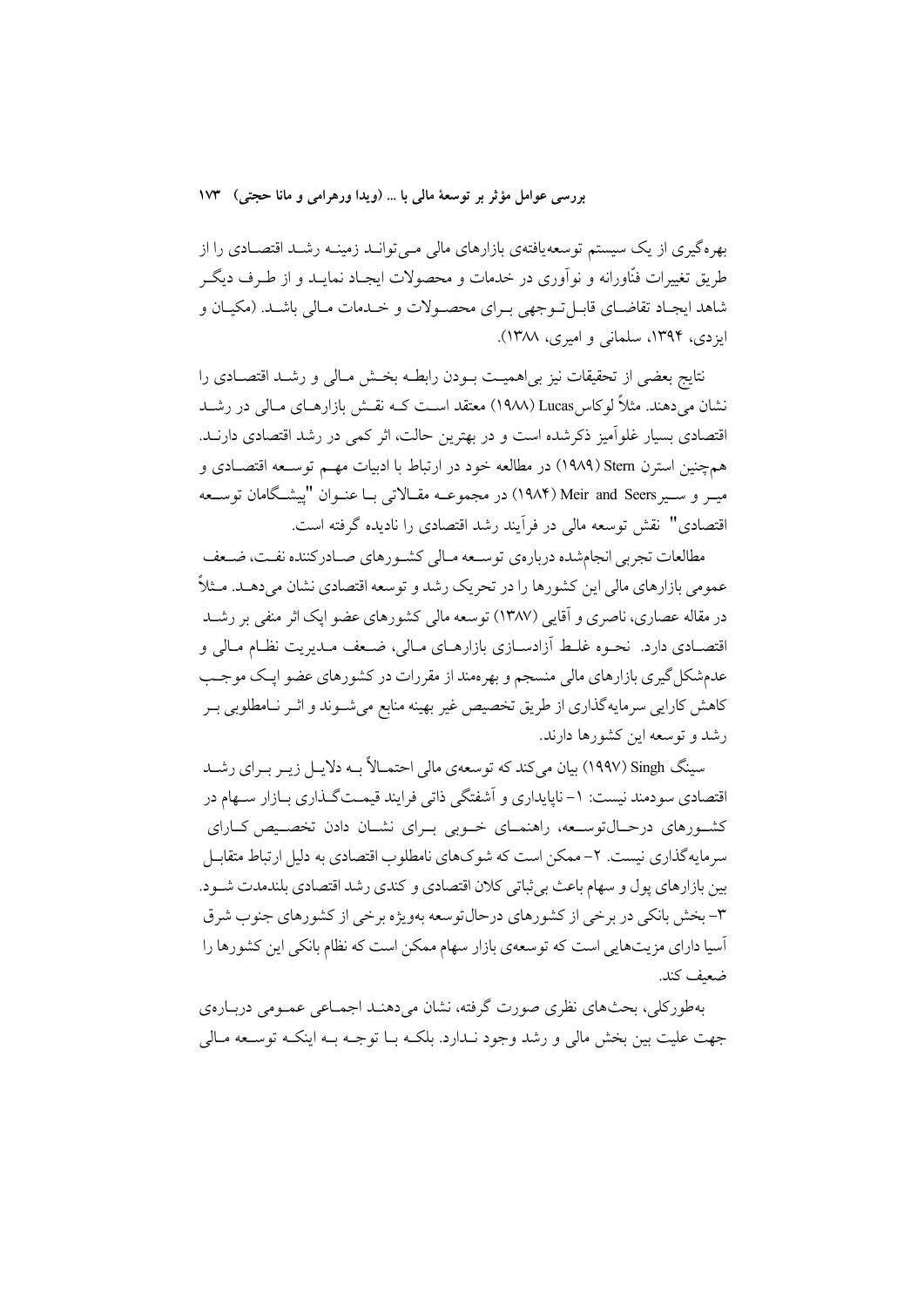چگونه صورت گرفته است و شاخصهای انتخابی برای توسعه مـالی چــه بــوده و ایــن کــه کشور موردمطالعه چه ویژگیهایی دارد، به نتایج متفاوتی دست می یابیم که کـاربرد سیاسـتی مهمی برای کشورها دارد.

#### ٣. يشينة تحقيق

انصر و همکاران Anser et al (۲۰۲۱) مطالعهای با عنوان "توسعه مالی، منابع نفتی و تخریب محیطزیست در دوران رکود همهگیر: فرورفتن در آتش" انجام دادهانـد. هـدف اصـلی ایــن مطالعه بررسی بی ثباتی در اعتبارات داخلی ارائهشده به بخش خصوصی به دلیل شـوکهـای نفتی و همهگیری کووید ۱۹ هست. آنها بدین منظـور ۸۱ کشـور مختلـف را مـوردپژوهش قرار دادهاند. در این مطالعه از تکنیکهای آمـاری بـرای اسـتنباط صـحیح بـرآورد یارامترهـا، ازجمله رگرسیون حداقل مربعات، رگرسیون بهظاهر نامرتبط و ماتریس حسابداری نــواَوری استفادهشده است. نتایج برازش، ارتباط بین رانت نفت و توسعه مـالی در طـول همـهگیـری کووید ۱۹ را به شکل U تأیید کرده است.

لبي و همكـاران Le, et al (٢٠٢١) پژوهشـي بـا عنـوان "درك پويـايي نفـرين منـابع در كشورهاي G7: نقش رانت منابع طبيعـي و ســه جنبــه توســعه مــالي" انجــام دادهانــد. نمونــه موردبررسی این پژوهش کشورهای G7، که دارای درجه بالایی از قدرت نهادی هستند، بـه مدت چهار دهه از ۱۹۸۰ تا ۲۰۱۸ است. آنها ابتدا وجود یا عدم وجـود نفـرین منـابع را بـا بررسی ارتباط بین رانت منابع طبیعی و توسـعه مـالی در کشـورهای G7 ارزیـابی مـیکننـد، سپس با استفاده از شاخص توسعه مالی، دو کانال این نفرین منـابع یعنــی بازارهــای مــالی و مؤسسات مالی را بررسی میکنند. نتایج بررسی آنهــا وجــود نفــرین منــابع را در بلندمــدت برای اقتصادهای G7 رد می کند و نتیجه می گیرند این نعمت، تنهـا بــرای توســعه بازارهــای مالي هست.

هادج و قودبان Hadj& Ghodbane (۲۰۲۱) مطالعهای با عنوان " آیا رانت منابع طبیعـی و توسعه نهادي بر توسعه مالي تحت رويكرد رگرسيون كمي اثر مـيگـذارد؟" انجـام دادهانــد. برای این منظور، برآورد رگرسیون کمی را برای گروهی از ۱۰ کشور در طـول دوره ۱۹۸۴– ۲۰۱۶ انجام دادند. نتایج نشان میدهد که رانت منابع طبیعی تأثیرات منفی بر توسعه مـالی در کشورهای دارای سیستم مالی توسعه یافته دارد، درحالی که این تأثیرات بـرای کشـورهایی بـا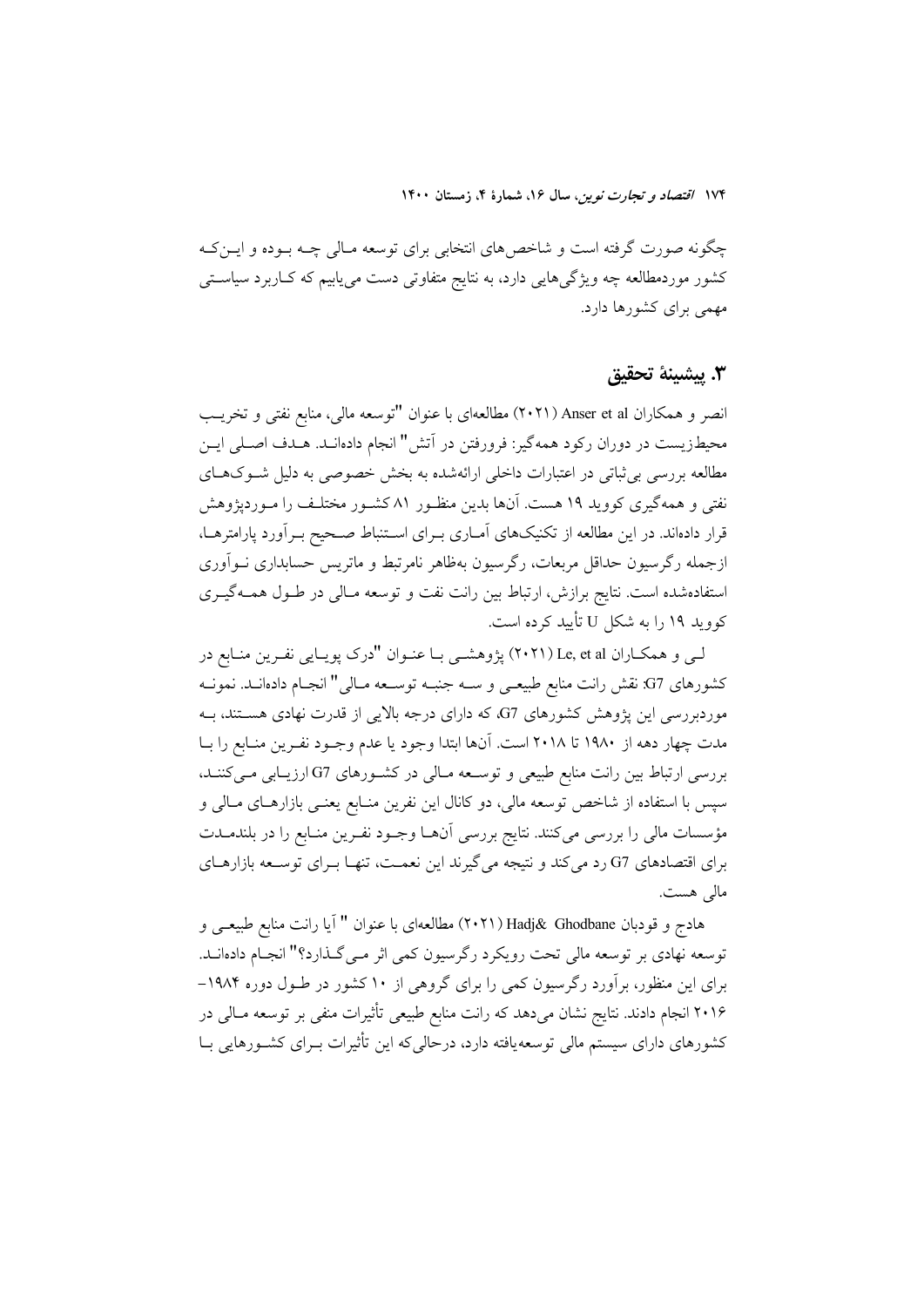درآمد بالای منابع طبیعــی مثبــت اســت. بــا توجــه بــه تجزیــهوتحلیــل تجربــی، هـــمچنــین مشخص می شد که فرضیه "نفرین منابع" بـرای کشـورهایی کـه بازارهـای مـالی آنهـا کـم توسعهیافته است، صرف ظر از منابع طبیعی آنها، رد میشود.

حسین و همکاران Hussain, et al (۲۰۲۱) پژوهشی با عنوان "پیوند رانت منـابع طبیعـی، کیفیت نهادی، سرمایه انسانی و توسعه مالی در اقتصادهای با درآمد بالا" انجام دادهانــد. ایــن پژوهش ۲۳ کشور با درآمد بالا را شامل میشود و یافتـههـا حـاکی از آن اسـت کـه منـابع نعمت هستند، سرمایه انسانی توسعه مالی را ارتقا میبخشد و کیفیت نهادی نیز سـبب بهبـود توسعه مالی در اقتصادهای با درآمد بالا می شود.

سون و همکاران Sun, et al (۲۰۲۰) مطالعهای با عنوان "فراوانسی منابع طبیعی و توسـعه مـالي: مطالعــه مـوردي از هفـت اقتصــاد نوظهـور (7- E)" انجـام دادهانــد. نمونــه موردبررسی این مطالعه هفت اقتصاد نوظهور و دوره زمانی ۱۹۹۰ تا ۲۰۱۷ بوده و نتایج یک رابطه معکوس از رانت منابع طبیعی بر توسعه مالی را نشان داده و نظریه نفـرین منــابع تأییــد شده است.

چااد هری و همکاران Chaudhry, et al (۲۰۲۱) مقالهای با عنوان " توسعه مالی و پویایی منابع طبیعی در عربستان سعودی: نگاهی به فرضیه نفرین منابع با روش NARDL و رویک رد Quantile-on-Quantile مبتنى بر Wavelet" انجام دادهاند. در اين مقاله تأثير رانت منابع طبيعــي بر توسعه مالی را مورد آزمایش قرار میدهند تا فرضیه نفرین منـابع در عربسـتان سـعودی را در بـازه دادههـاي ۱۹۸۵ تــا ۲۰۱۷ بســنجند. بــدين منظــور از دو روش جديــد ماننــد الگــو غیرخطی خود رگرسیونی (NARDL) و بـرآورد کمّـی بـر کمّـی مبتنـی بـر Wavelet بـرای بررسی اثر رفتار نامتقارن رانت منابع طبیعی بـر توسـعه مـالی اسـتفاده مـیکننـد. یافتـههـای NARDL رابطه غیرخطی رانت منابع طبیعی با توسعه مالی را تأیید میکند. نتـایج هــمچنــین نشان میدهد تولید ناخالص داخلی واقعی، تشکیل سـرمایه ناخـالص و کیفیـت نهـادی بـر توسعه مالی تأثیر مثبت دارد. رانت منابع طبیعی در کوتاهمدت تـأثیر مثبتــی دارد، امــا پــس از دست یابی به ثبات، بر توسعه مالی تأثیر نامطلوبی می گذارد.

آسيف و همكاران Asif, et al (۲۰۲۰) مقالهاي با عنوان "تعامل پويا بـين توســعه مــالي و منابع طبيعي: ارزيابي فرضيه نفرين منابع" انجام دادهاند. در اين مقاله نفرين منابع در پاكســتان با استفاده از دادههای سری زمانی از سال ۱۹۷۵ تا ۲۰۱۷ بررسی شـده اسـت. ایــن مطالعــه از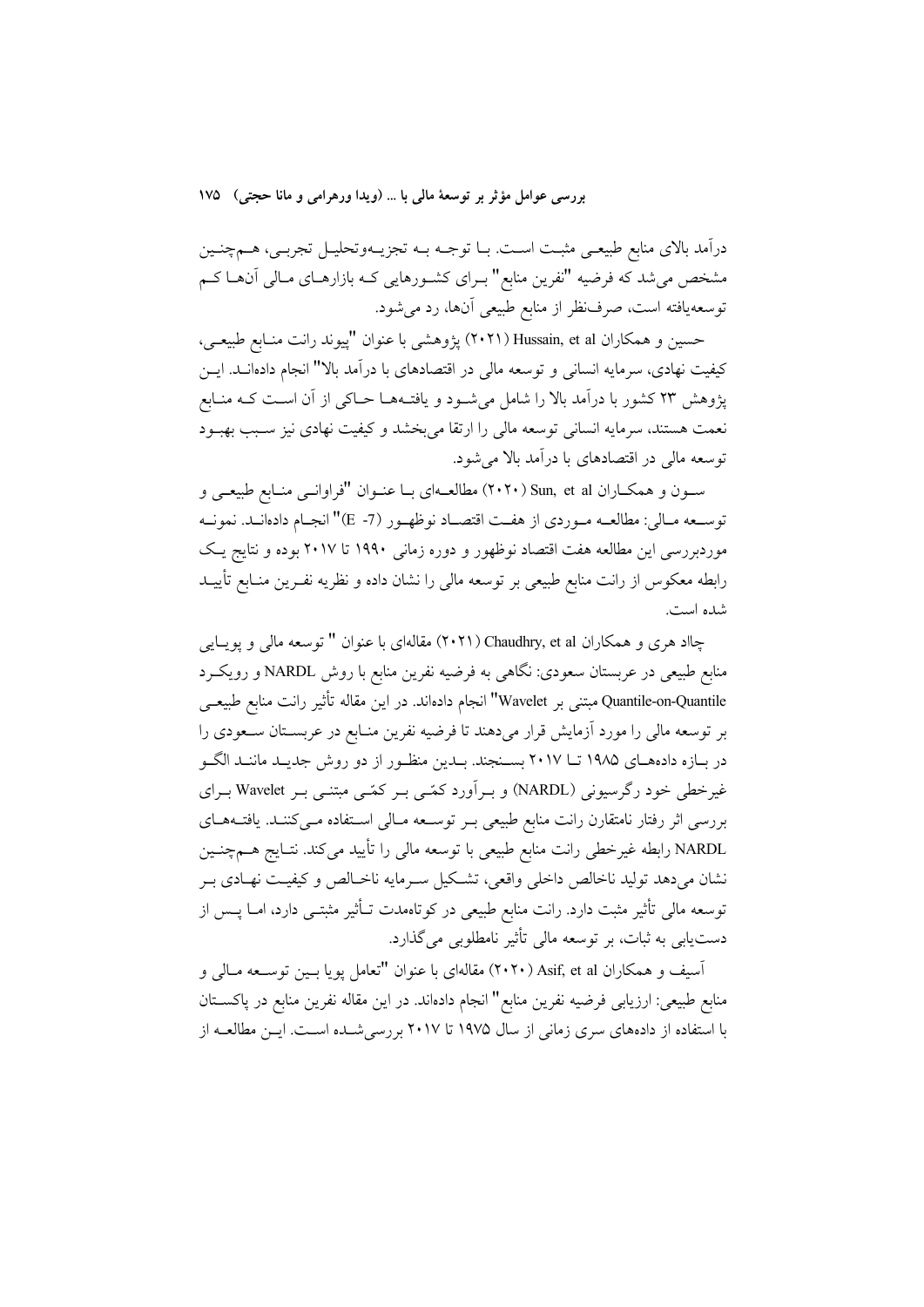روش تست اَردل —بوز، VAR و تحلیل کاهش واریانس (VDA) استفاده کرده است. نتــایج نشان میدهند که در کوتاهمدت، سطح اولیه رانتهای جنگل و رانـتهـای نفـت، فرضـیه "فراوانی منابع طبیعی" را پشتیبانی میکند، زیرا هر دو رانتها بهطـور قابـلتـوجهی توسـعه مالی کشور را افزایش میدهند، بـااینحـال، در بلندمـدت، رابطـهای منفـی بـین رانـتهـای زغالسنگ، رانتهای جنگل، رانتهای گاز طبیعی، و رانتهای نفت بااعتبار داخلی به بخش خصوصی وجود دارد که فرضیه "نفرین طبیعی" را در یک کشور تأیید میکند.

خان و همکاران Khan, et al (۲۰۲۰) مطالعهای با عنوان "منـابع طبیعــی و توســعه مــالی: نقش کیفیت نهادی" انجام دادهاند. این مطالعه به بررسی رابطه رانت منابع طبیعـی و توســعه مالی با در نظر گرفتن نقش حیاتی کیفیت نهادی مے پـردازد. ایــن پــژوهش بــرای نمونــهای متشکل از ۸۷ اقتصاد در حال ظهور و درحال توسـعه، در طـول دوره زمـانی ۱۹۸۴ تــا ۲۰۱۸ صورت گرفتـه اسـت. يافتـههـا نشـان مـىدهنـد كـه رانـت منـابع طبيعـى، امـور مـالى را تضعیف میکند. کیفیت نهادی تأثیر مثبت قابل توجهی بـر امـور مـالی دارد و بـهطـور مثبـت رابطه رانت منابع امور مالی را تعدیل میکند. عـلاوه بـر ایــن، نتــایج یـک اثـر آسـتانهای از کیفیت نهادی در رابطه منابع–مالی را نشان میدهند. به ایــن صــورت کــه از زمــانی کــه بــه سـطح اسـتانه مشخصـي از كيفيـت نهـادي مـي(سـيم منـابع طبيعـي اثـر مثبـت بـر امـور مالی میگذارد، اما در زیر آن، منابع طبیعی مصیبت هستند و مانع توسعه مالی میشوند.

جواهری و همکاران (۱۳۹۹) به پژوهشی بـا عنــوان "بررســی تــأثیر کیفیــت نهادهــا بــر توسعه مالی کشورهای درحالتوسـعه" پرداختـهانـد. در ایــن پــژوهش بـا اسـتفاده از روش GMM\_SYS تأثیر کیفیت نهادی بر توسعه مـالی در دو گــروه از کشــورهای درحــال توســعه منتخب طی دوره زمانی ۲۰۱۹–۲۰۰۰ بررسی شد. شاخص مورداستفاده بـرای توســعه مـالی گروه اول، اعتبار اختصاص دادهشده به بخش خصوصی نسبت به تولید ناخـالص داخلـی و شاخص توسعه مالی مورداستفاده برای گروه دوم نسبت سـرمایهگـذاری در بـازار سـهام بــه تولید ناخالص داخلی است. همچنین در ایـن مطالعــه از شــش شــاخص حکمرانــی خــوب بهعنوان معیاری برای کیفیت نهادی استفاده شـد. نتـایج نشـان مـی۵هـد کـه شـاخص۵حـای حکمرانی خوب بهجز حق اظهارنظر و پاسخگویی ارتبـاط مثبـت و معنـاداری بـا شــاخص اعتباردارند. همچنین شاخص های کنترل فساد، اثربخشی دولت، کیفیت قــوانین و مقــررات و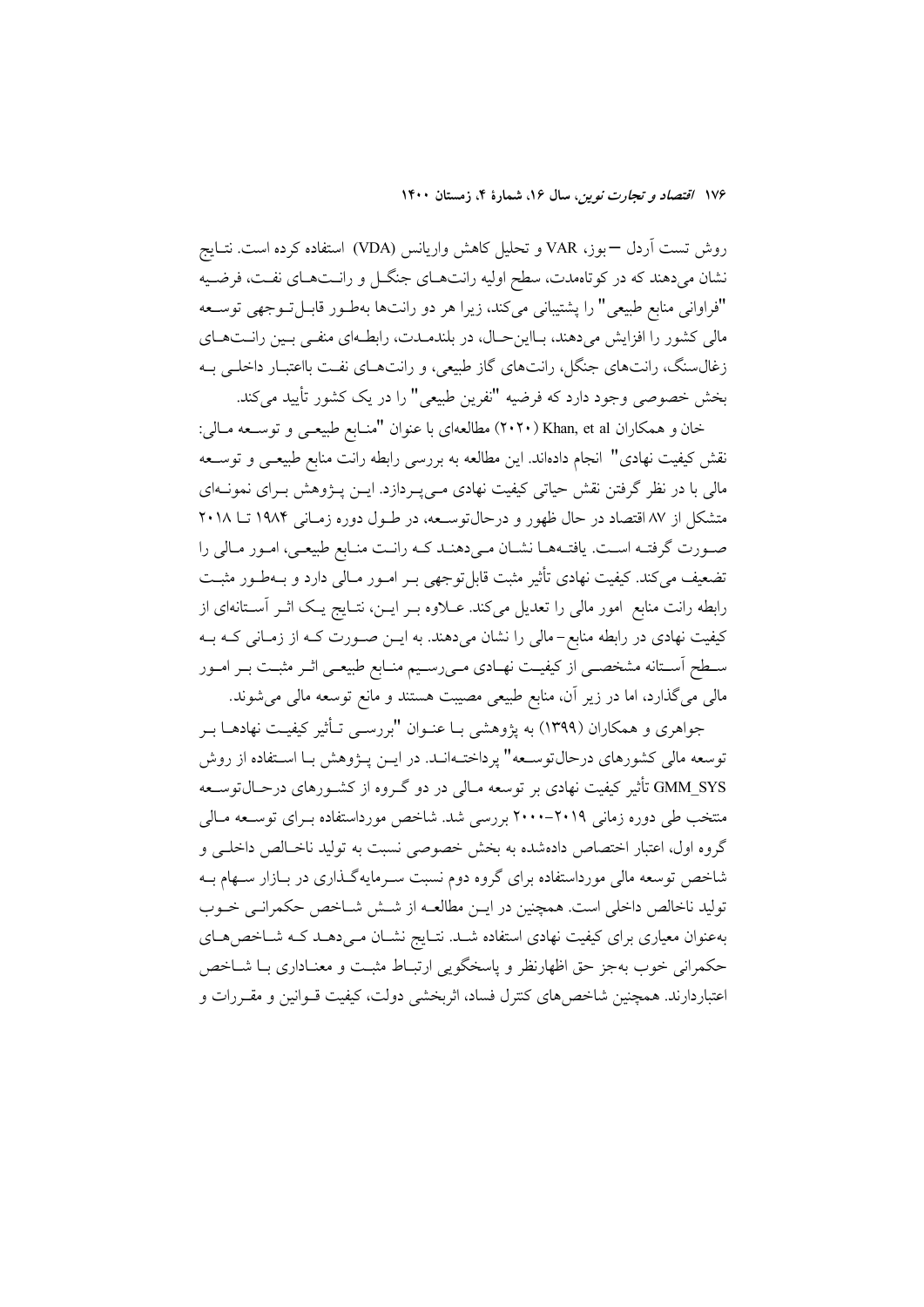حاکمیت قانون تأثیر مثبتی بر شاخص سرمایهگذاری در بـازار سـهام دارنـد؛ بنـابراین بهبـود کیفیت نهادها منجر به ارتقاء سطح توسعه مالی در کشورهای موردمطالعه شده است.

شقاقی و همکاران (۱۳۹۹) به یژوهشی با عنـوان "تـأثیر مؤلفـههـای کیفیـت نهـادی بـر متغیرهای بازار سهام (کشورهای اسلامی و غیر اسلامی منتخب)" یرداختهاند. در این مطالعـه به بررسی تأثیر مؤلفههای کیفیت نهادی (حق اعتراض و پاسخگویی، ثبـات سیاســی و نبــود خشونت و تروریسم، اثربخشـی دولـت، کیفیـت قـوانین و مقـررات، حاکمیـت قـانون و کنترل فساد) بر متغیرهای بازار سهام بــه تفکیـک گــروه کشــورهای اســلامی (۱۰ کشــور) و غیراسلامی (۳۷ کشور) طبی دوره زمانی ۲۰۰۲ تا ۲۰۱۶ با استفاده از روش پانـل دیتـا یرداخته است. نتایج بهدستآمده حـاکی از آن اسـت کـه مؤلفـههـای کیفیـت نهـادی نقـش تعیین کنندهای در رشد قیمت سهام نسبت به رشد بازدهی متوسط کــل اقتصــاد و هـــمچنــین رشد حجم معاملات سهام نسبت به رشد کل حجم معـاملات اقتصـاد در هـر دو گـروه از کشورهای موردبررسی دارد با این تفاوت که تأثیر این مؤلفهها در ارتباط با گروه کشــورهای اسلامی بهمراتب بیشتر از گروه کشورهای غیر اسلامی است.

مصطفوی (۱۳۹۹) تحقیقی یا عنوان "اثر گذاری متغیرهای کلان اقتصادی و غیراقتصـادی بر توسعه مالی (مطالعه کشورهای درحالتوسعه)" انجام داده است. در این تحقیق به بررســی عوامل مؤثر بر توسعه مالی در کشورهای درحـال1توسـعه طـی دوره زمـانی ۲۰۰۵ تــا ۲۰۱۷ پرداخته شده است. برای انجام این کار از تکنیک پانل دیتا استفادهشده است و نتـایج حــاکی از أن است كه جهـاني شـدن اقتصـادي، حكمرانـي خـوب، أمـوزش، فنـاوري اطلاعـات و ارتباطات و تولید سرانه تأثیر مثبت و معنیداری را بر توسعه بازارهای مـالی دارنــد امــا تــأثیر نرخ تورم منفی و غیر معنیدار هست.

أذرند و هدایی (۱۳۹۹) مقالهای با عنوان "شاخص حکمرانی خـوب و توسـعه مـالی در بخش بانکی در کشورهای درحالتوسـعه منتخـب اسـلامی بـا تأکیـد بـر درجـه بـاز بـودن اقتصادی" انجام دادهاند. در این مقاله، جامعه آماری موردبررسی، دادههای سالانه مربـوط بـه كشورهاي اسلامي منتخب بـر اسـاس شـاخص توسـعه انسـاني (HDI) دوره زمـاني ۲۰۰۰ تا ۲۰۱۸ هست. در این مطالعه برای بررسی نقش کیفیت نهادی بر توسعه مـالی بخـش بـانکی در کشورهای اسلامی منتخب از روش یانل یویا؛ الگو گشـتاورهای تعمـیمیافتـه دومرحلـهای (GMM) استفادهشده است. روابط بر آوردی نشانگر رابطـه مثبـت شــاخص درجـه بــاز بــودن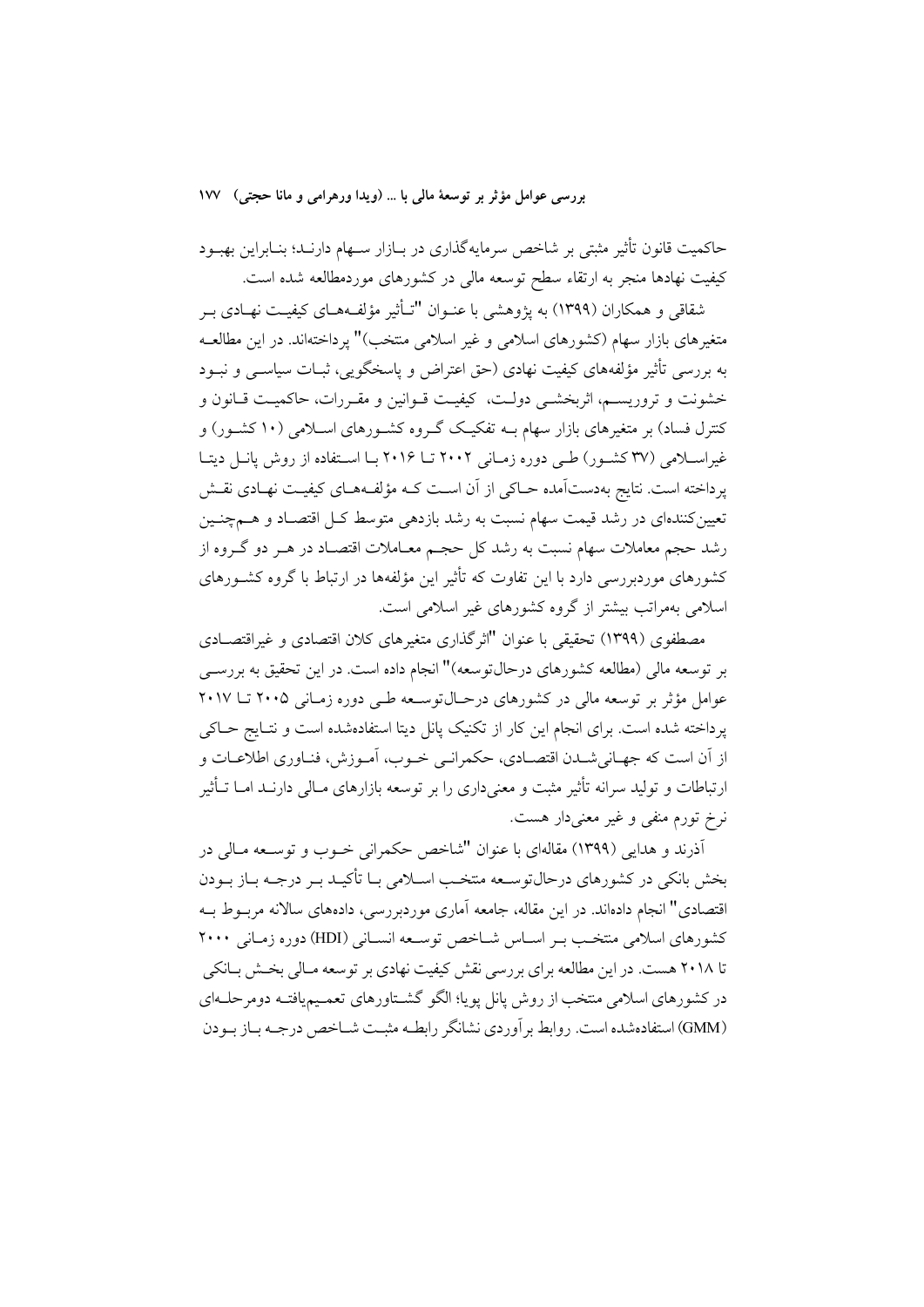اقتصاد و توليد ناخالص داخلي سرانه با توسعه مالي هست. همچنين علامت ضريب شـاخص كيفيت نهادي مثبت و احتمال محاسبهشده نشان از تأثير معنادار اين متغير دارد. علامـت متغيـر نرخ تورم نیز منفی هست که نشان از تأثیر منفی این متغیر بر توسـعه مـالی هسـت هــمچنـین احتمال اين متغير تأييد معناداري اين متغير را دارد.

مطالعات گذشته نشان میدهند کیفیت نهادی بر توسعه مـالی اثـر مثبـت گذاشـته اسـت درصورتی که اثر رانت نفتی بر توسعه مالی بستگی به کشورهای موردبررسی دارد. هــمچنــین مقایسه با مطالعات گذشته، نشان میدهد تلفیـق ایـن موضـوع در بـین کشـورهای منتخـب صادرکننده نفتی با نگاهی نوین با استفاده از روش۵حای بـهروز آمـاری (روش گشــتاورهای تعمیم یافته) از نوآوری این یژوهش است. به تعبیری دیگر استفاده از دادههای توســعه مــالی صندوق بين|لمللي پول بر اساس شش زير شــاخص آن تــاكنون در هــيچكـدام از تحقيقــات مورداستفاده قرار نگرفته است که بدین سبب امکان ارزیابی دقیقی از وضعیت توســعه مــالی با توجه به عوامـل مـؤثر بـر آن در راسـتای موضـوع پـژوهش را فـراهم مـی|َورد. عوامـل بررسی شده در این مقاله در حقیقت شاخص چندبعدی توسعه مالی صندوق بین المللی پـول و شاخص حکمرانی خوب، می باشد.

## ۴. روش تحقیق

در این مطالعه با استفاده از روش شناسی ارائه شده توسط فاجبمی و همکاران Fagbemi , et al (٢٠١٨) به بررسي رابطه ي بين توسعه مالي و زيـر مجموعـه هـاي آن بـا رانـت نفتـي و کیفیت نهادی و متغیرهای جمعیت، تولید ناخالص داخلی و تـورم پرداختـه شـده اسـت. در حقیقت عوامل بررسی شده در این مقاله شاخص چندبعدی توسعه مالی صندوق بین المللـی پول و شاخص حکمرانی خــوب، منـتج از مقالــه فــاجبمی و همکــارن (۲۰۱۸) مــی باشــد. همچنین فرضیه های مورد آزمایش یژوهش حاضر عبارتند از:

۱. رانت نفتی منجر به گسترش دسترسی به بازارها و مؤسسـات مـالی مـیشـود (FIA-(FMA

۲. رانت نفتی منجر به کاهش عمق بازارها و مؤسسات مالی می شود (FID– FMD)

۳. رانت نفتی منجر به کاهش کارایی در بازارها و مؤسسـات مـالی خواهـد شـد ( - FIE (FME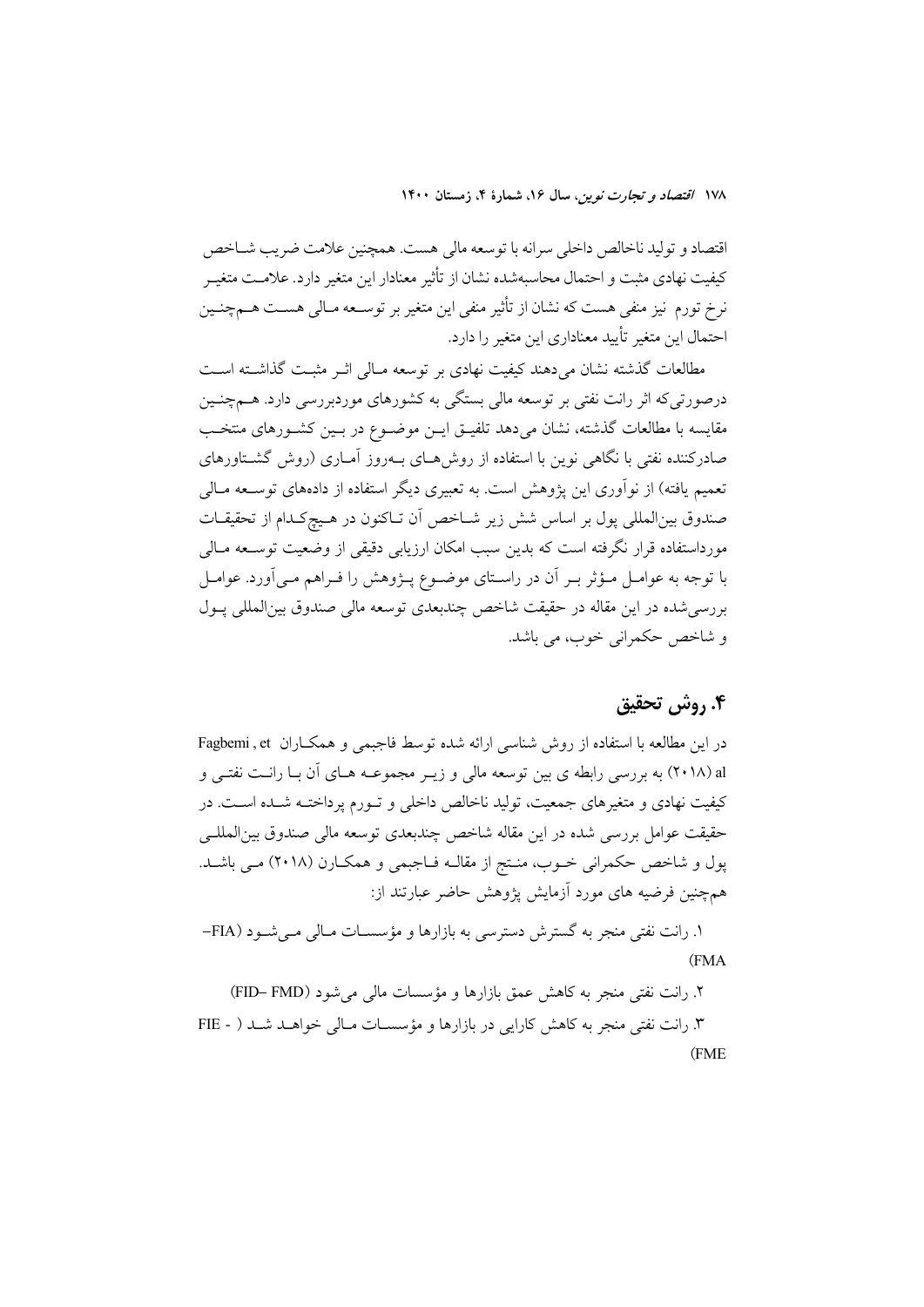۴. کیفیت نهادی منجر به بهبود توسعه مالی خواهد شد.

لذا روابط مورد بررسی جهت آزمون فرضیات فوق، موارد زیر می باشد:

- $(1)$  $FD_{it} = \varphi + \gamma Oil_{it} + \delta_0 INT_{it} + \delta' X_{it} + \varepsilon_{it}$
- $FID_{it} = \varphi + \gamma Oil_{it} + \delta_0 INT_{it} + \delta' X_{it} + \varepsilon_{it}$  $(7)$
- $FIA_{it} = \varphi + \gamma Oil_{it} + \delta_0 INT_{it} + \delta'X_{it} + \varepsilon_{it}$  $(1)$
- $FIE_{it} = \varphi + \gamma Oil_{it} + \delta_0 INT_{it} + \delta' X_{it} + \varepsilon_{it}$  $(\mathfrak{F})$
- $FMD_{it} = \varphi + \gamma Oil_{it} + \delta_0 INT_{it} + \delta'X_{it} + \varepsilon_{it}$  $\omega$
- $FMA_{it} = \varphi + \gamma Oil_{it} + \delta_0 INT_{it} + \delta'X_{it} + \varepsilon_{it}$  $(5)$
- $FME_{it} = \varphi + \gamma Oil_{it} + \delta_0 INT_{it} + \delta' X_{it} + \mathcal{E}_{it}$  $(V)$

که در آنها اندیس t بعد زمانی، اندیس i نشاندهندهی کشـورها و E جملـه خطـا اسـت. سایر متغیرهای استفاده شده در الگو نیز در جدول ۱ معرفی شده اند.

# جدول ۱. متغیرهای استفادهشده در الگو منبع: توضيح نويسندگان

| معادل فار سی                                                          | نماد متغيير                        | ر ديف |
|-----------------------------------------------------------------------|------------------------------------|-------|
| توسعه مالي                                                            | <b>FD</b>                          | ١     |
| دسترسى مؤسسات مالى                                                    | <b>FIA</b>                         | ۲     |
| عمق مؤسسات مالى                                                       | <b>FID</b>                         | ٣     |
| كارايى مؤسسات مالى                                                    | <b>FIE</b>                         | ۴     |
| دسترسى بازار مالى                                                     | <b>FMA</b>                         | ۵     |
| عمق بازار مالي                                                        | <b>FMD</b>                         | ۶     |
| کارایی بازار مالی                                                     | <b>FME</b>                         | ٧     |
| رانت نفتی                                                             | Oil                                | ٨     |
| كىفىت نهادى                                                           | <b>INT</b>                         | ٩     |
| برداری از متغیرهای کنترلی<br>(تورم، تراکم جمعیت و تولید ناخالص داخلی) | $X$ ) Inf $\cdot$ Pop $\cdot$ GDP( | ۱۰    |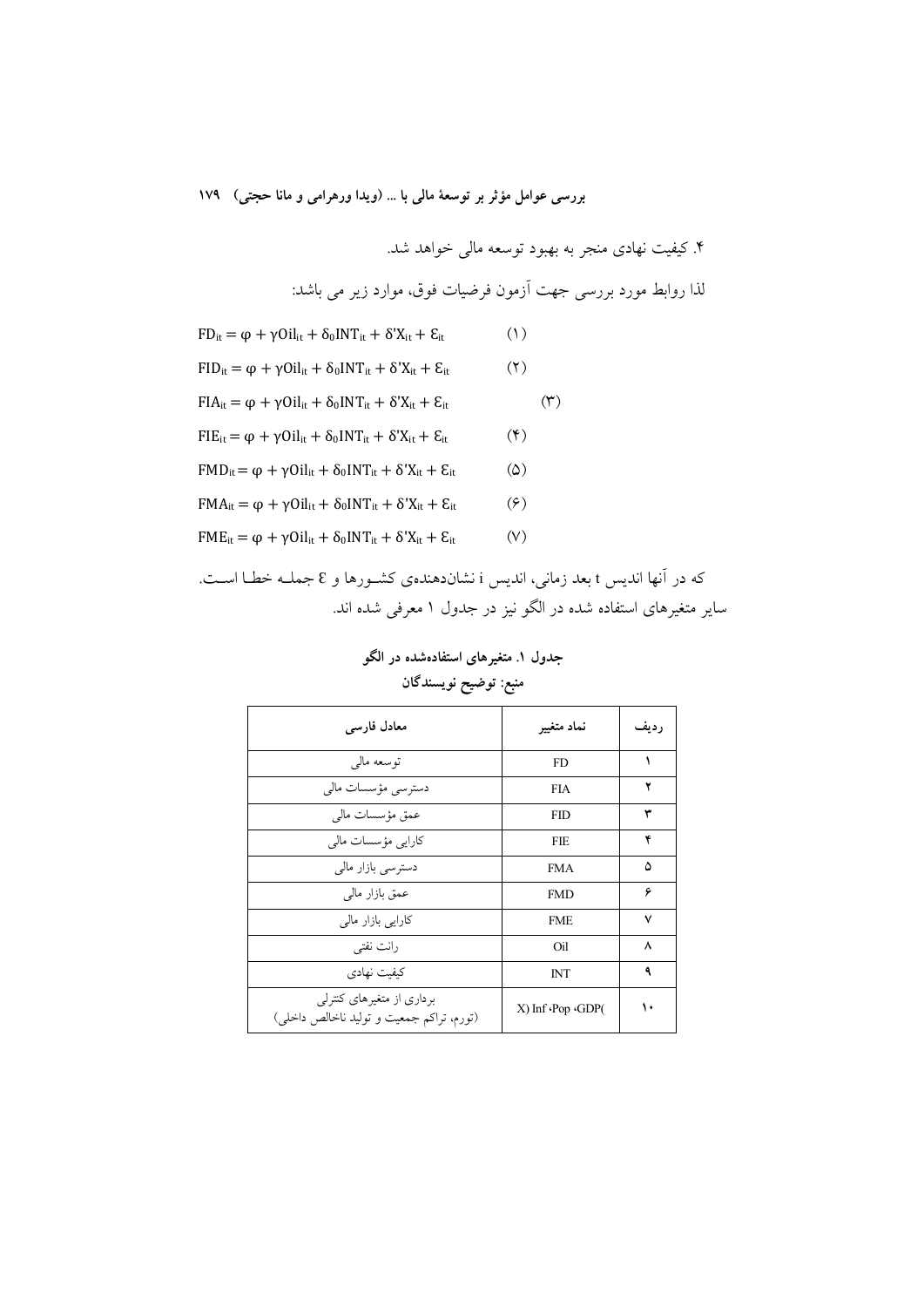بر اساس تعریف صندوق بینالمللی پـول شـاخص توسـعه مـالی شاخصـی اسـت کـه رتبهبندی نسبی کشورها بر اساس عمق، دسترسی و کارایی مؤسسات مالی و بازارهای مـالی آنها را ارائه میکند و در حقیقت مجموع شـاخص مؤسسـات مـالی و شـاخص بازارهـای مـالى اسـت. شـاخص مؤسسـات مـالى خـود مجمـوع شـاخص عمـق مؤسسـات مـالى (دادههای مربوط به اعتبار بانکی بـه بخـش خصوصـی در درصـد تولیـد ناخـالص داخلـی، دارایی صندوق بازنشستگی به تولید ناخالص داخلی، دارایی صندوق سرمایهگذاری مشترک به توليـد ناخـالص داخلـي و حـق بيمـه بـه توليـد ناخـالص داخلـي)، شـاخص دسترسـي مؤسســات مــالي (دادههــايي در مــورد شــعب بانــک و دســتگاههــاي خــوديرداز بــه ازاي هر ۱۰۰۰۰۰ بزرگسال) و شاخص کارایی مؤسسات مالی (دادههایی در مورد حاشـیه سـود خالص بخش بانکی، بازده سپردههای وام، درآمد غیر سود بهکل درآمـد، هزینــههـای ســربار بهكل دارايي ها، بازده دارايي ها و بازده حقوق صاحبان سهام) است.

شـاخص بـازار مـالي متشـكل از شـاخص عمــق بــازار مــالي (دادههــاي مربــوط بــه سرمايه گذاري بازار سهام به توليد ناخالص داخلـي، سـهام معاملـهشـده بــه توليــد ناخـالص داخلي، اوراق بدهي بين|لمللي دولت به توليد ناخـالص داخلـي و كـل اوراق بهـادار بــدهي شرکتهای مالی و غیرمـالی بـه تولیـد ناخـالص داخلـی)، شـاخص دسترسـی بـازار مـالی (داده های مربوط به درصد سرمایه بازار در خارج از ۱۰ شـرکت بـزرگ برتـر و تعـداد کـل صادرکنندگان بدهی (شرکتهای داخلی و خـارجی، غیرمـالی و مـالی) بـه ازای ۱۰۰۰۰۰ بزرگسال) و شاخص کارایی بازار مـالی (دادههـایی در مـورد نسـبت گـردش بـازار سـهام (سهام معاملهشده به سرمایه)) است.

شاخص رانت نفتی (Oil)که از بانک جهانی به دست می اید، تفـاوت بـین ارزش تولیـد نفت خام به قیمتهای جهانی و کل هزینههای تولید را نشـان مـی دهــد. همچنـین در ایــن پژوهش برای کمی کردن متغیر نهادی از میانگین ساده زیرمجموعههای شـاخص حکمرانــی خوب بانک جهانی تحت عنوان ثبات سیاسی و عـدم وجـود خشـونت/ تروریسـم، کنتـرل فساد، اثربخشي دولـت، حــق اظهــارنظر و پاسـخگويي، حاكميـت قــانون، كيفيـت نظــارتي استفاده می شود. سایر دادهها ازجمله تولید ناخالص داخلـی (بــه قیمــت ثابــت ۲۰۱۰ و دلار آمریکا)، تراکم جمعیت (تعداد ســاکنان هــر کیلومترمربــع) و تــورم (٪ ســالانه) نیــز از بانــک جهانی استخراج شدهانــد. ایــن بررســی بــرای 7 کشــور صــادرکننده نفــت (ایــران، عربســتان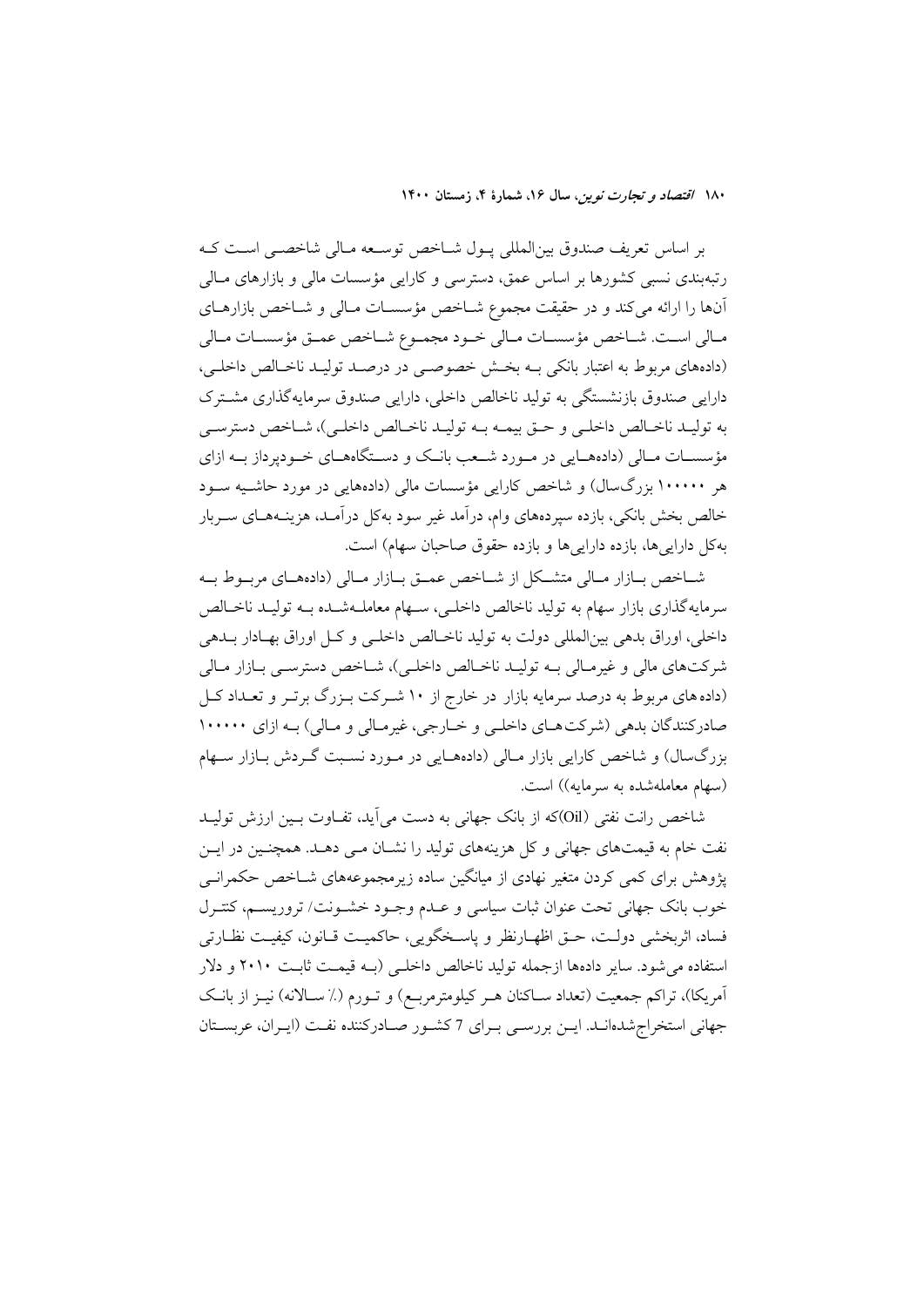صعودی، کویت، امارات متحده عربی، عمان، نیجریه، قزاقستان) در بازه زمـانی ۲۰۱۸–۲۰۰۲ صورت يذيرفته است.

### ۵. نتایج برازش

مدل ها در این یژوهش به روش گشتاورهای تعمیم یافته (GMM) برآورد شده انــد. معمــولا داده های ترکیبی بر اساس الگوهای یویا برآورد می شوند. داده های ترکیبی بـه علـت تعــداد بیش تر نمونه، سبب اعتماد بیشتر به برآوردها می شوند و محققـان مـی تواننـد الگوهـایی بـا فرضیه های مقیدکننده کمتری تصریح کنند. همچنین مسئله هم خطبی را تـا حـدود زیـادی حل و تورش را كمتر مي كنند (اشرف زاده و مهرگان، ١٣٩٣). شكل كلي يـك الگــوي يويــا در داده های ترکیبی به صورت زیر است:

 $Y_{it} = \alpha_{it} + \sum_{k=1}^{k} \beta_{kit} X_{kit} + \varepsilon_{it}$  $(\wedge)$ 

که در آن i = 1,2, ... ... ,n نشانگر واحـدهای مقطعـی (بـرای مثـال کشـورهـا) و = t t ... ... ,1,2 نشانگر زمان است. Y<sub>it</sub> متغیر وابسته را برای i امـین واحـد مقطعـی در سـال t نشان می دهد و X<sub>kit</sub> نیز k امین متغیر مستقل غیر تصادفی برای i امین واحد مقطعی در سـال t ام است. Eit جمله اخلال بوده کـه فـرض مـي شـود داراي ميـانگين صـفر (E[ $\varepsilon_{\rm it}$ ] و واریانس ثابت ( $\epsilon_{\rm it}^2 = \epsilon_{\rm it}^2 = \left( {\rm E}[\epsilon_{\rm it}^2] = \sigma_\epsilon^2 \right)$  است.  $\beta_{\rm kit}$  یارامتر های الگو است ک $\epsilon$  واکـنش متغیـر مسـتقل نسبت به تغییرات k امین متغیر مستقل درi امین مقطع وt امین زمان را اندازهگیــری مــیکنــد (اشرف زاده و مهرگان، ۱۳۹۳، ص ۱۹). روش اقتصادسنجی حـداقل مربعـات دومرحلـهای در اکثر تحقیقات اقتصادی بهکاررفته است در حالی که این روش با محیدودیتهبایی هماننید دشواری یافتن متغیر ابزاری مناسب و محدود بودن این نوع متغیرها روب درو است و نمــی-تواند مشکل همبستگی بین متغیرهای توضیحی را حل و هم خطی در الگـو را کـاهش و یـا از بین ببرد. لازمهی استفاده از این روش یافتن متغیر ابزاری مناسب برای رفع مشکل درون-زا بودن متغیرهای نهـادی اسـت (نـدیری و محمـدی، ۱۳۹۰). بنـابراین روش گشـتاورهای تعمیمیافته در دادههای پانل توسط آرلانو و باند Arrelano and Bond (۱۹۹۱) برای حــل ایــن مشکل پیشنهاد شده است. به کار بردن روش گشتاورهای تعمیمیافته پانل پویا، مزیــتهــایی همانند لحاظ نمودن ناهمسانیهای فردی و اطلاعات بیش تر و حذف تـورش هـای موجـود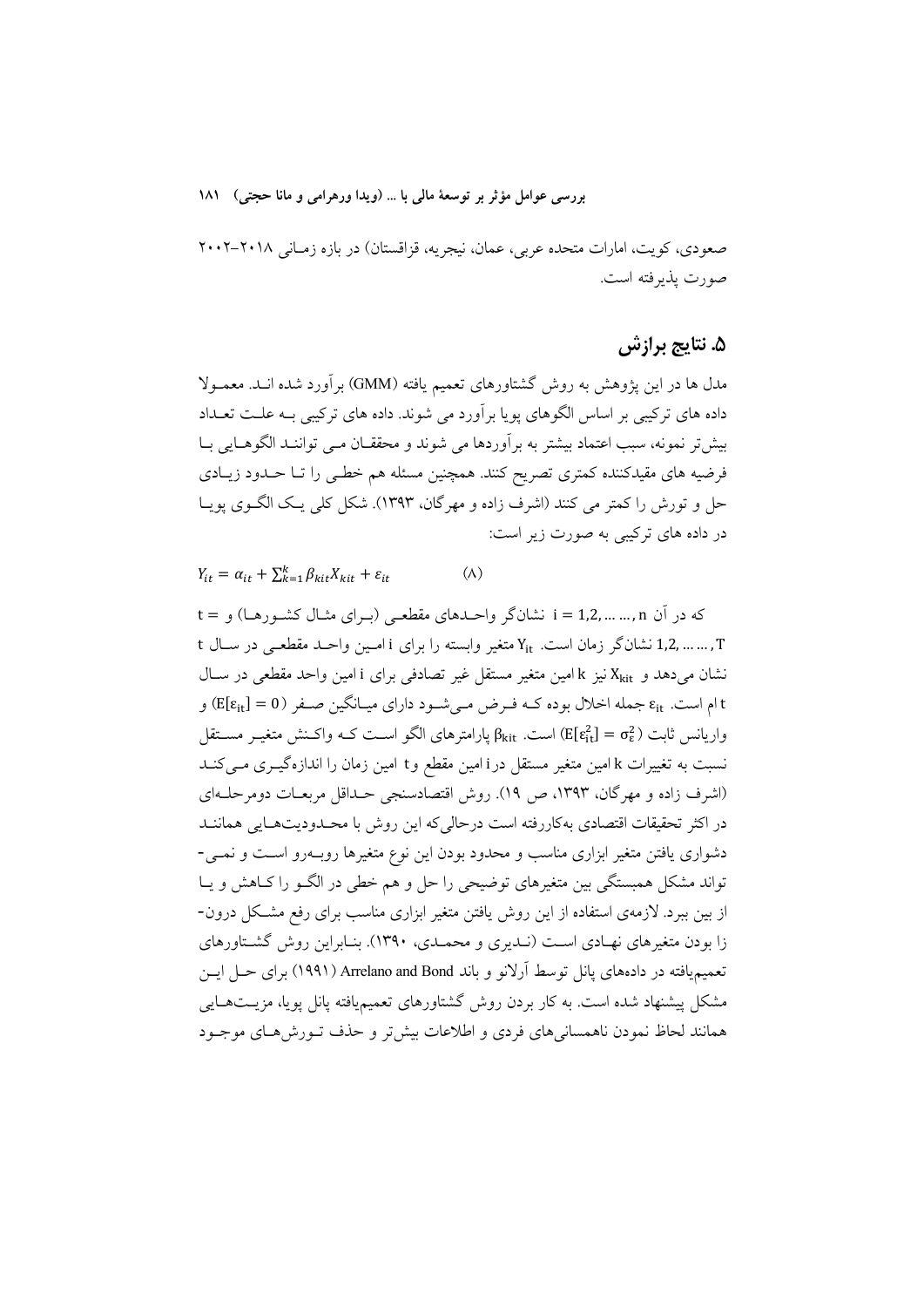در رگرسیونهای مقطعی دارد که نتیجهی اَن تخمینهای دقیقتر، کارایی بالاتر و هــم خطــی کمتر است (باند و بالتـاجي Bond, Baltagi). سـازگاري تخمـينزننـدههـاي گشـتاور تعمیمپافته بستگی به معتبر بودن ابزارهای بهکاررفته دارد که مـی تـوان بـهواسـطهی انتخـاب متغیرهای ابزاری صحیح و با اعمال یک ماتریس وزنی برای شـرایط ناهمسـانی واریـانس و نیز خودهمبستگیهای ناشناخته، برآورد کنندهی قدرتمندی باشد. برای بررسی معتبر بــودن محدودیتهای گشتاوری و ابزارهای بهکاررفته از آمـارهی مخصـوص پیشنهادشـده توسـط آرلانو و باند، آرلانو و باور و بلونـدل و بانـد کـه آزمـون سـارگان (Sargan Test) نـام دارد استفاده می شود (سلیمی و همکاران، ۱۳۹۲؛ خـدادادی و همکـاران، ۱۳۹۲). در ادامــه نتــایج آزمون پایایی بررس<sub>ی</sub> می شود.

| نتيجه        | مقدار احتمال                      | مقدار آماره               | نام متغیر   |  |
|--------------|-----------------------------------|---------------------------|-------------|--|
| تأييد پايايي | $\cdot$ / $\cdot$ + $\cdot$       | $Q/6\Lambda$              | <b>LFD</b>  |  |
| تأييد پايايي | $\cdot$ / $\cdot$ ۴۱۷             | $1/M^2$                   | <b>LFID</b> |  |
| تأييد پايايي | $\cdot$ / $\cdot$ $91$            | 1/60                      | <b>LFIA</b> |  |
| تأييد پايايي | $\cdot$ / $\cdot$ $\cdot$ $\cdot$ | 9/0                       | <b>LFIE</b> |  |
| تأييد پايايي | $\cdot$ / $\cdot$ $\cdot$ $\cdot$ | 4/67                      | <b>LFMD</b> |  |
| تأييد پايايي | ۱۵۲ ۱۰/۰                          | $Y/\sqrt{2}$              | <b>LFMA</b> |  |
| تأييد پايايي | $\cdot/\cdot\cdot\Delta$          | $\mathsf{r}$ /۲ $\wedge$  | <b>LFME</b> |  |
| تأييد پايايي | $\cdot/\cdot\cdot$ \ $9$          | Y/9Y                      | <b>INT</b>  |  |
| تأييد پايايي | ۱۳۲ (                             | Y/YY                      | LOil        |  |
| تأييد پايايي | $\cdot$ / $\cdot$ + $\cdot$       | 9/4.                      | <b>LGDP</b> |  |
| تأييد پايايي | $\cdot$ / $\cdot$ $\cdot$ $\cdot$ | $\Delta/\cdot$ $\Upsilon$ | LInf        |  |
| تأييد پايايي | $\cdot$ / $\cdot$ $\cdot$ \       | ۳/۶۴                      | LPop        |  |

جدول ٢. نتايج آزمون ريشه واحد براى متغيرهاى تحقيق منبع: یافته های یژوهش

با توجه به جدول ۲ مقدار احتمال آزمونهای ریشه واحد در تمامی حالات فوق کـمتـر از ۰/۰۵ است، نتیجه گرفته می شود که فرض آماری داشتن ریشه واحـد در تمـام متغیرهـای فوق رد می شود. بنابراین این متغیرها پایا میباشند. بدین ترتیب بدون هیچگونه نگرانی بابت رخ دادن رگرسیون کاذب می توان الگو را برآورد نمود.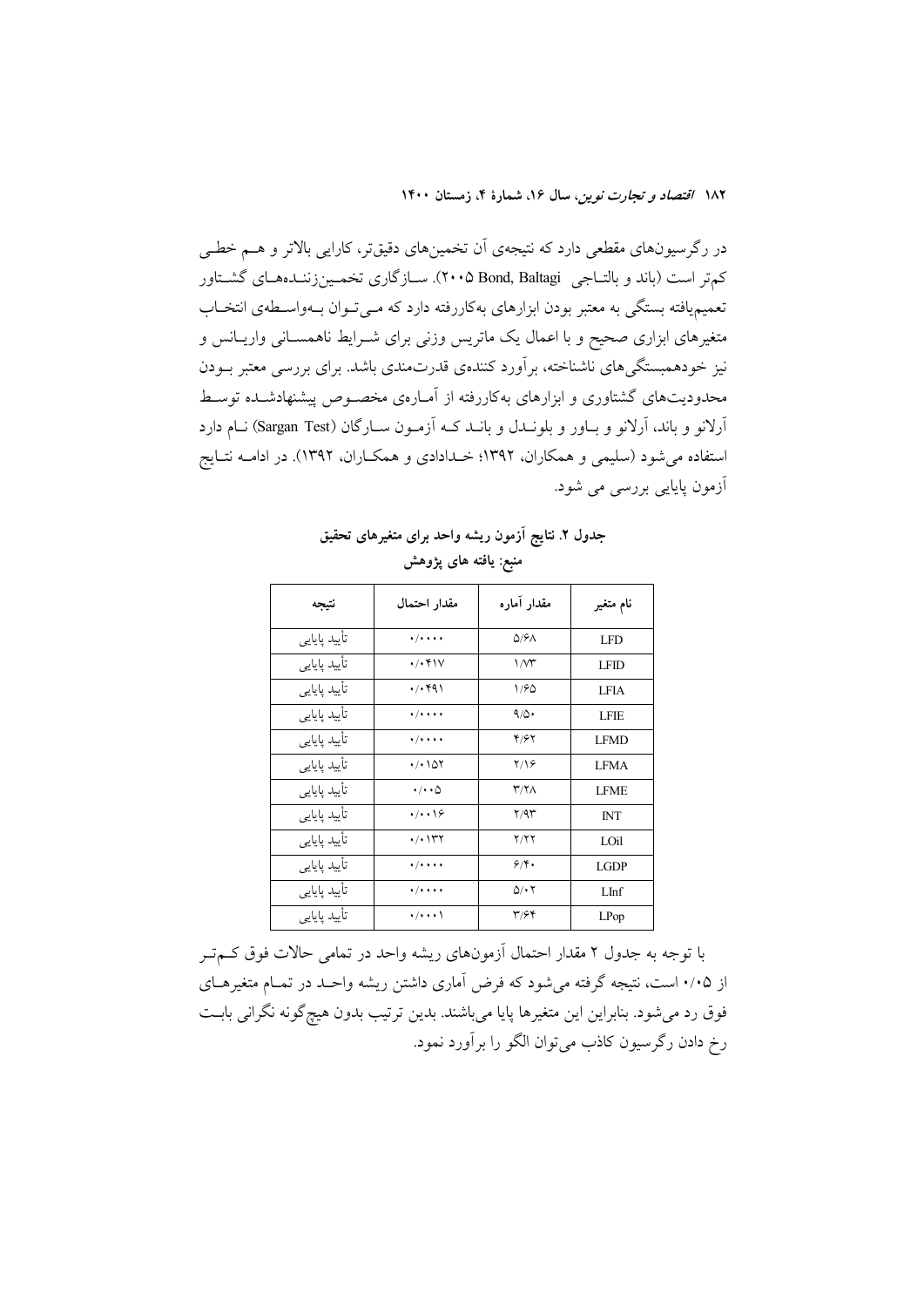در مدلسازی داده های پانل بعد از مشخص شدن پایایی متغیرها، ابتدا بررســی مــیشــود که آیا مدل تجمیعی است یا خیر؟ برای این کـار از آزمـون poolability اسـتفاده مـی شـود. لـذا طبــق نتــايج اَزمــون در جــدول ٣، نتــايج نشــان مــىدهنــد كــه كشــورها (مقــاطع) ترکیبپذیر هستند و نتایج برآوردهای مدل پانل معتبر است.

جدول ٣. نتايج اَزمون poolability منبع: یافته های پژوهش

| مقدار احتمال                     | مقدار آماره |
|----------------------------------|-------------|
| $\cdot/\cdot \wedge \cdot \cdot$ | ۱٬۱۵        |

در ادامه باید بررسی شود که مدل دارای اثرات ثابت است یا تصادقی که نتایج اَزمــونهــا در جدول ۴ درج شده است.

جدول ۴. نتيجه آزمون اف ليمر و هاسمن منبع: یافته های پژوهش

| نتيجه                 | مقدار احتمال<br>أزمون هاسمن        | مقدار آماره کای<br>اسكوئر<br>آزمون هاسمن | مقدار احتمال<br>آزمون اف ليمر     | مقدار آماره t<br>آزمون اف ليمر | معادلات  |
|-----------------------|------------------------------------|------------------------------------------|-----------------------------------|--------------------------------|----------|
| پانل<br>(اثر ات ثابت) | $\frac{1}{2}$                      | 9.191                                    | $+ / + + + +$                     | Y1/YY                          | معادله ۱ |
| پانل<br>(اثرات ثابت)  | $\cdot$ /+ + + +                   | ۳۴/۳۹                                    | $\frac{1}{2}$                     | $\cdot$ ۴/۵۸                   | معادله ۲ |
| پانل<br>(اثرات ثابت)  | $\frac{1}{2}$                      | <b>۳</b> ۷/۶۴                            | $\cdot$ / $\cdot$ $\cdot$ $\cdot$ | $V$ ۶/۲۵                       | معادله ۳ |
| پانل<br>(اثر ات ثابت) | $\cdot$ /+ + + +                   | $\Delta$ 9/ $\Delta$ V                   | $\frac{1}{2}$                     | $\Gamma \Delta / \Upsilon$     | معادله ۴ |
| پانل<br>(اثرات ثابت)  | $\frac{1}{2}$                      | $VY/\Delta Y$                            | $\cdot$ / $\cdot$ + + $\cdot$     | 41N                            | معادله ۵ |
| پانل<br>(اثرات ثابت)  | $\cdot/\cdot\cdot\mathsf{Y}\wedge$ | 1V/FY                                    | $\frac{1}{2}$                     | 77/00                          | معادله ۶ |
| پانل<br>(اثرات ثابت)  | $\cdot/\cdot\cdot\Diamond\wedge$   | 19/7V                                    | $\frac{1}{2}$                     | <b>Y/AG</b>                    | معادله ۷ |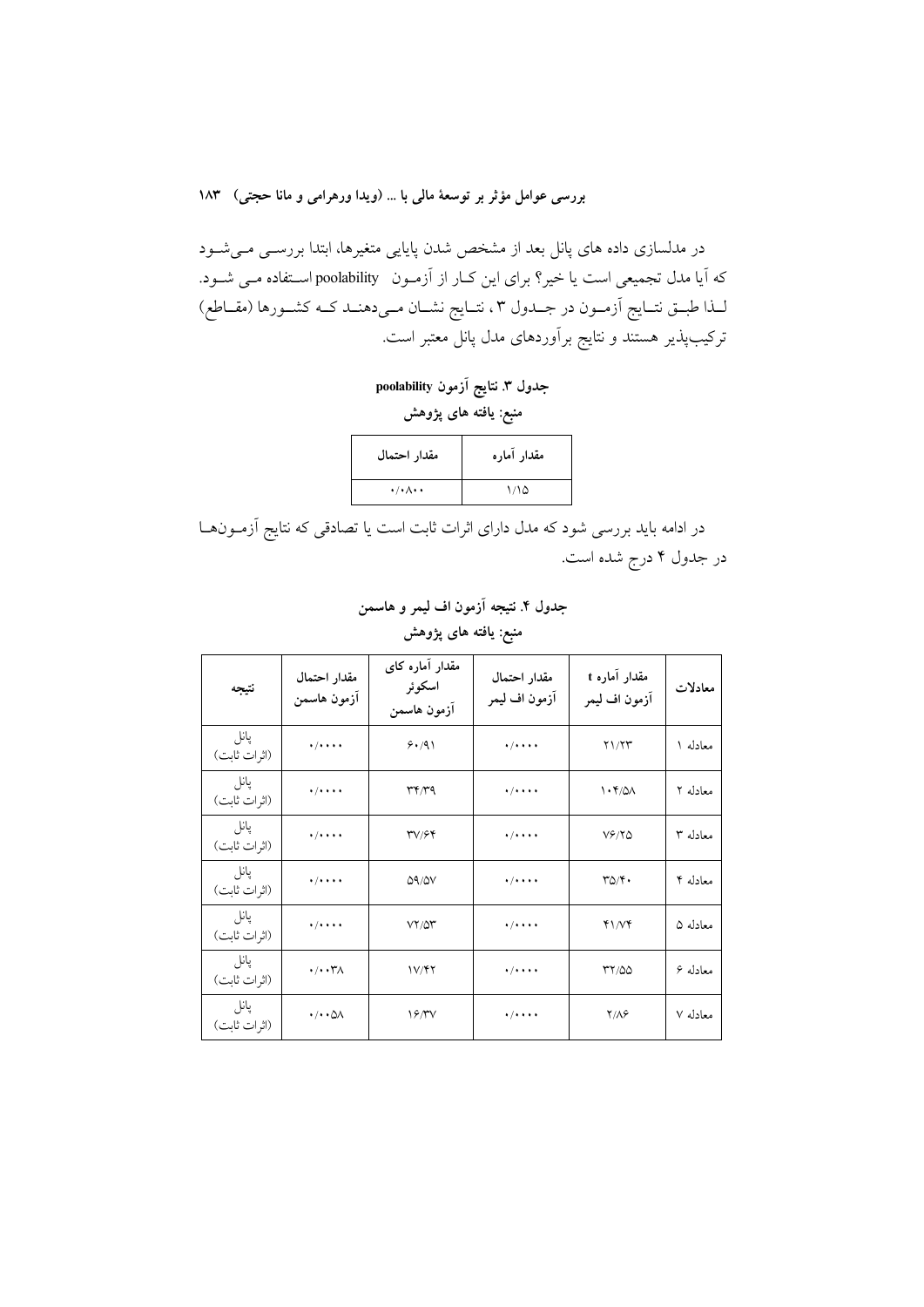ازآنجاییکه در جدول ۴ مقدار احتمال آزمون لیمـر بـرای تمـام معـادلات کوچـکتـر از ۰/۰۵ است، بنابراین الگوی مناسب برای برآورد الگوهای موردبررسی، دارای اثرات ثابت پــا اثرات تصادفی بوده و با توجه به اینکه مقدار احتمـال آزمـون هاسـمن در تمـامی معـادلات كمتر از ۰/۰۵ است بنابراین یانل دارای اثرات ثابت است.

|            | متغير<br>وابسته<br>با یک<br>وقفه | $\phi$                                | Oil                     | <b>INT</b>                                | Inf                       | <b>GDP</b>            | Pop                       | <b>SARGAN</b><br><b>TEST</b>     | $R^2$                    |
|------------|----------------------------------|---------------------------------------|-------------------------|-------------------------------------------|---------------------------|-----------------------|---------------------------|----------------------------------|--------------------------|
| <b>FD</b>  | $\cdot$ /04                      | $\Delta$ /۴۶                          | $-\cdot/\cdot V$        | $\cdot/\cdot$ \ $\Upsilon$                | $-\cdot/\cdot\cdot \tau$  | $-1/\Upsilon$         | $\cdot$ / $\cdot$ $\cdot$ | $\cdot$ / $\vee$ 19              | $\cdot$ /9 $\cdot$       |
| <b>FID</b> | $\cdot$ /0V                      | 5/1                                   | $-4/4$                  | $\cdot$ / $\cdot$ \ $\Delta$              | $-\cdot/\cdot\cdot$       | $-\cdot \wedge \cdot$ | $\cdot \pi$ 0             | $\cdot$ /9 $\vee$ A              | .40                      |
| <b>FIA</b> | $\cdot/\lambda\lambda$           | 9/49                                  | $-\cdot/\cdot$ ۴        | $\cdot$ / $\cdot$                         | $-\cdot/\cdot\cdot\Delta$ | $- \cdot 77$          | $- \cdot / \cdot 7$       | $\cdot$ /19                      | $\cdot$ /9 $\vee$        |
| FIE        | $\cdot$ /۶۱                      | $-11/60$                              | $\cdot$ 10              | $\cdot$ / $\cdot$ $\cdot$ $\cdot$ $\circ$ | $\cdot/\cdot\cdot$ ۴      | $\cdot$ /۴۶           | $-\cdot/\cdot \Delta$     | $\cdot$ / $\vee$ $\cdot$ $\tau$  | $\cdot$ /9 $\cdot$       |
| <b>FMD</b> | $\cdot \pi$ ۶                    | $YY/\cdot 0$                          | $-1.7V$                 | $\cdot$ /۴۳                               | $-\cdot$ / $\cdot$ \ \    | $-4.4V$               | $\cdot$ /۴۳               | $\cdot$ / $\wedge$ $\vee$ $\vee$ | .47                      |
| <b>FMA</b> | $\cdot$ /۴.                      | $\Upsilon\Upsilon/\Upsilon$           | $-1/9$                  | $\cdot$ 10                                | $\cdot$ / $\cdot$         | $-1/211$              | .44                       | .444                             | $\cdot$ /AV              |
| <b>FME</b> | $\cdot$ /17                      | $V \cdot / \mathfrak{f} \mathfrak{f}$ | $-\cdot$ / $\uparrow$ \ | $\cdot$ /۴۱                               | $-\cdot/\cdot \tau$       | $-7/97$               | $-\cdot \wedge \wedge$    | $\cdot$ /941                     | $\cdot$ / $\vee$ $\cdot$ |

جدول ۵ نتایج برازش منبع: یافته های پژوهش

معروف ترین آمارہ نیکو پی برازش، ضریب تعیین (R<sup>2</sup>) است ک4 مقــدار آن بــین صــفر و یک قرار دارد. اگر ضریب تعیین بزرگ و نزدیک بــه یــک باشــد، الگــو دادههــا را بــهخــوبی برازش کرده است درحالی که ضریب تعیین اگر پایین یعنبی نزدیـک بــه صــفر باشــد، الگــو برازش خربي از دادهما ارائـه نـداده اسـت. در جـدول ۵ مقـدار ضـريب تعيـين از ۸۷ تـا ۹۷ درصد است که نشان میدهد الگوها برازش قابلقبولی ارائه دادهاند. مقـدار ضـریبهـای تعيين تعديل شده نيز تقريباً در اين بازه بــوده و قابــل قبــول مــي باشــند. مقــدار احتمــال همــه ضبرایب نسز کمتیر از ۰/۰۵ و معنیادار هستند و ازآنجاک» مقیدار احتمیال آمیارهی J از مقدار ۰/۰۵ بیش تر است، فرض صفر مبنی بر عدم همبستگی بین متغیرهای ابزاری با اجـزاء اخلال تأیید می شود و ابزارهای مورداستفاده در تمامی تصریحها از اعتبار لازم بــرای تخمــین مناسب برخوردار هستند.

یافتههای ذکر شده در جدول ۵ نشان میدهند، مطـابق نتـایج بـرازش بـرای کشـورهای مورد بررسی، رانت نفتی اثر منفی بر توسعه مـالی، دسترســی مؤسســات و بازارهــای مــالی،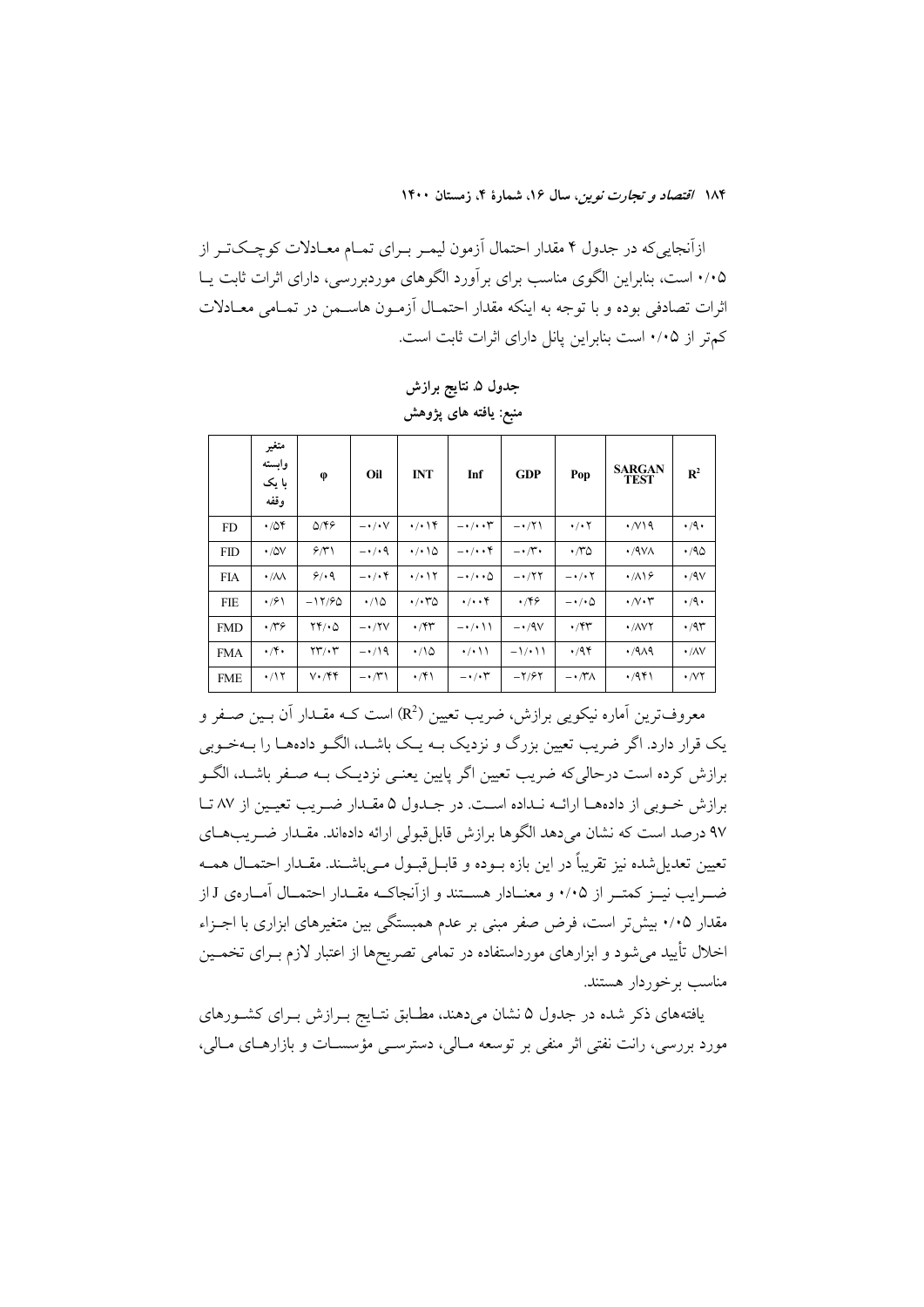عمق مؤسسات و بازارهای مالی، کارایی بازارهای مالی و اثر مثبت بر کارایی مؤسسات مـالی دارد. كيفيت نهادي نيز اثر مثبت بر تمامي ابعــاد توســعه مــالي ازجملــه توســعه مؤسســات و بازارها مي گذارد. تورم رابطه معكوس با توسـعه مـالي، دسترسـي و عمـق مؤسسـات مـالي، عمق و کارایی بازارهای مالی و رابطه مستقیم با کارایی مؤسسات و دسترسی بازارهای مـالی دارد. تولید ناخالص داخلی در کشورهای موردبررسی اثر منفی بر تمـامی متغیرهـای وابسـته بهجز كارايي مؤسسـات مـالي دارد و تـراكم جمعيـت بـر همـه متغيرهـاي وابسـته بــهجـز دست رسی و کارایی مؤسسات و کارایی بازارهای مالی اثر مثبت می گذارد.

## ۶. نتيجه گيري و توصيهٔ سياستي

هدف از این پژوهش بررسی عوامل موثر بر توسعه مالی در سـه طبقــه بنــدی کــلان، رانــت نفتی و نهادهـا بـود. در ايـن راسـتا مـدل بـا دادههـاي پانـل ۷ كشـور صـادركننده نفـت از سال ۲۰۰۲ تا ۲۰۱۸ به روش GMM تخمین زده شد. ادبیـات موجـود تـا دهــه ۱۹۸۰منـابع طبیعی را بهعنوان نعمتـی کـه ارتبـاط مثبتـی بـا رشـد دارد در نظـر مـیگرفـت. بــهتـدریج سناریوهای نامطلوب سیاسی و اقتصـادی در کشـورهای بـا منـابع فـراوان افـزایش یافـت و درنهایت فرضیه نعمت بودن منابع طبیعی در اوایل دهه ۱۹۹۰ مورد اعتراض قـرار گرفـت و ساکس و وارنر Sachs and Warner (۱۹۹۵) مفهوم "فرضیه نفرین منابع" را ارائــه کردنــد کــه ارتباط منفی منابع را با رشد نشان میداد. تبدیل نعمت به نفرین منـابع بـرای همـه کشـورها صادق نیست ولی انبوهی از مطالعات موجود و ادبیات نظری نشان می دهند که ارتبـاط کلــی منابع طبیعی با توسعه مالی، بهویژه در اقتصادهای درحالتوســعه، منفــی اسـت و تعــدادی از مطالعات هم نشان میدهند که این رابطه در اقتصادهای با درآمد بالا مثبت اسـت. درنتیجــهی پژوهش حاضـر هـم، رانـت نفتـي رابطـهي معكـوس بــا ۶ متغيـر وابســته توســعه مــالي از ۷ متغیر داشت که همراستا با مبانی نظری و بسیاری از مطالعات ازجمله فاجبمی و همکـاران (۲۰۱۸) است. درنتیجه رانت نفتی منجر به کـاهش عمـق و دسترسـی بازارهـا و مؤسسـات مـالی خواهــد شــد و بــر کــارایی مؤسســات اثــر مثبــت و بــر کــارایی بازارهــا اثــر منفــی خواهد داشت. به عبارتی رانت نفتی تأثیر بدی بر تعداد شعب بانکهـا، تعـداد خودیردازهـا، میزان اعتبار بانکی اعطایی به بخش خصوصی، دارایی صندوق بازنشستگی، حقوق صـاحبان سهام و درصد سرمایه و نسبت گردش بازار سهام خواهد گذاشت.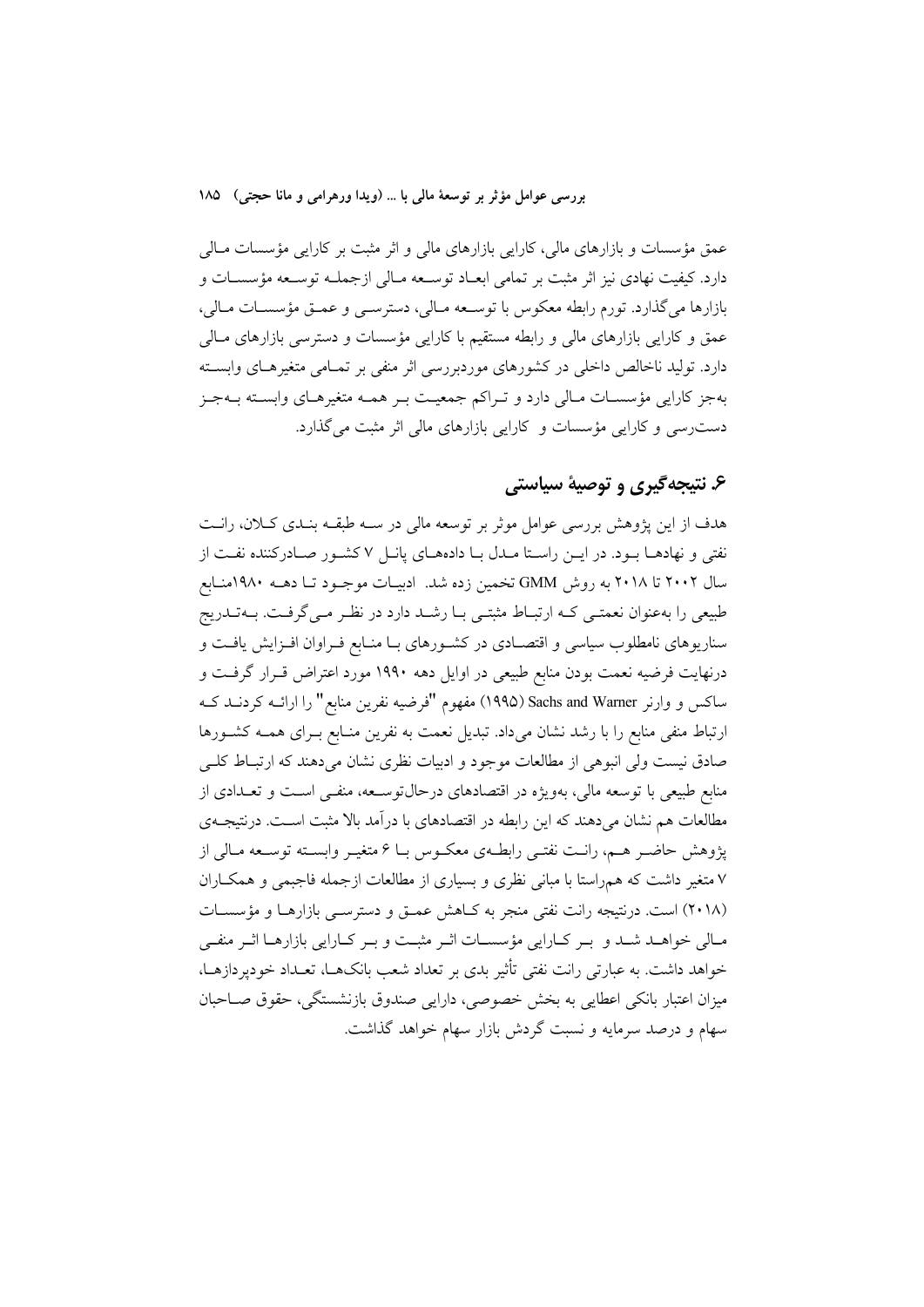در رابطه ارتباط نهادها با توسعه مالی، درنتیجه برازش حاصل از پـژوهش حاضـر،کیفیت نهادی رابطه مثبت با توسعه مالی در تمامی ابعاد دارد. یعنـی در کشـورهای موردبررسـی بـا بهبود شاخصهای حکمرانی، شاهد افرایش درصد سـرمایه بـازار در خـارج از ۱۰ شـرکت بزرگ برتر، تعداد کل صـادرکنندگان بـدهي، تعـداد شـعب و خوديردازهـا، دارايـي بيمـه و صندوق بازنشستگی هستیم. در پژوهشهای صورت گرفته که به بسیاری از آنهـا در مبـانی نظری و پیشینه پژوهش پرداخته شد، کیفیت نهادی تأثیر مستقیم بر توسعه مالی دارد.

همچنین طبق نتایج پژوهش حاضر تولید ناخـالص داخلـی در کشـورهای موردبررسـی اثر منفی بر تمامی متغیرهای وابسته بهجز کارایی مؤسسات مالی میگذارد. تــورم نیــز رابطــه معکوس بـا توسـعه مـالي، دسترسـي و عمـق مؤسسـات مـالي، عمـق و کـارايي بازارهـاي مالی دارد که با بیشتر مطالعات ذکر شده در پیشینه پژوهش هم سو است و رابطه مســتقیم بــا کارایی مؤسسات و دسترسـی بـه بازارهـای مـالی دارد. ایـن نتیجـه هـمراسـتا بـا نظریــه انگلیش (۱۹۹۹) می باشد که بیان میکند نرخهای بالاتر تـورم، افـراد را وادار بـه خریـداری خدمات معاملاتی میکند و این امر عرضه خدمات مالی و توسعه مالی را افزایش میدهد.

با توجه به اینکه طبق نتایج برازش، شاخص کیفیت نهادی در این پژوهش تـأثیر مســتقیم بر توسعه مالی گذاشته است، همچنین با توجه بــه اثــر منفــی رانــت نفتــی بــر توســعه مــالی توصيه مي شود:

۱. به کیفیت قوانین و مقررات بهعنوان یکی از شاخصهای حکمرانی و وضع قــوانین و آییننامههای دولتی بهمنظور حمایت از طـرحهـای سـرمایهگـذاری در حـوزه نفـت بیشـتر توجه گردد. همچنین کاهش محـدودیتهـای بخـش۵عـای تولیـدی و نیـز ایجـاد ثبـات در رویههای قانونی، می تواند باعث افزایش کـارایی بنگـاههـای اقتصـادی و رشـد اقتصـادی و درنتيجه توسعه مالي شود.

۲. پررنگ کردن نقش جامعه از طریق شاخص حق اظهارنظر و پاسخگویی در تحــولات بخش انرژی و همچنین ملزم کردن مقامات به پاسخگویی به نهادهـای مردمـی مـیتوانــد در هزینه کرد بهتر منابع نفتی و نظارت بر آن مفید باشد.

۳. تلاش در جهت برقراری یک نظام مالیاتی قوی بهمنظور توسـعه اقتصـادی و سیاســی که زمینه پاسخگویی دولت به مردم و بهبود شـاخص هـای حکمرانـی را فـراهم آورد و بـا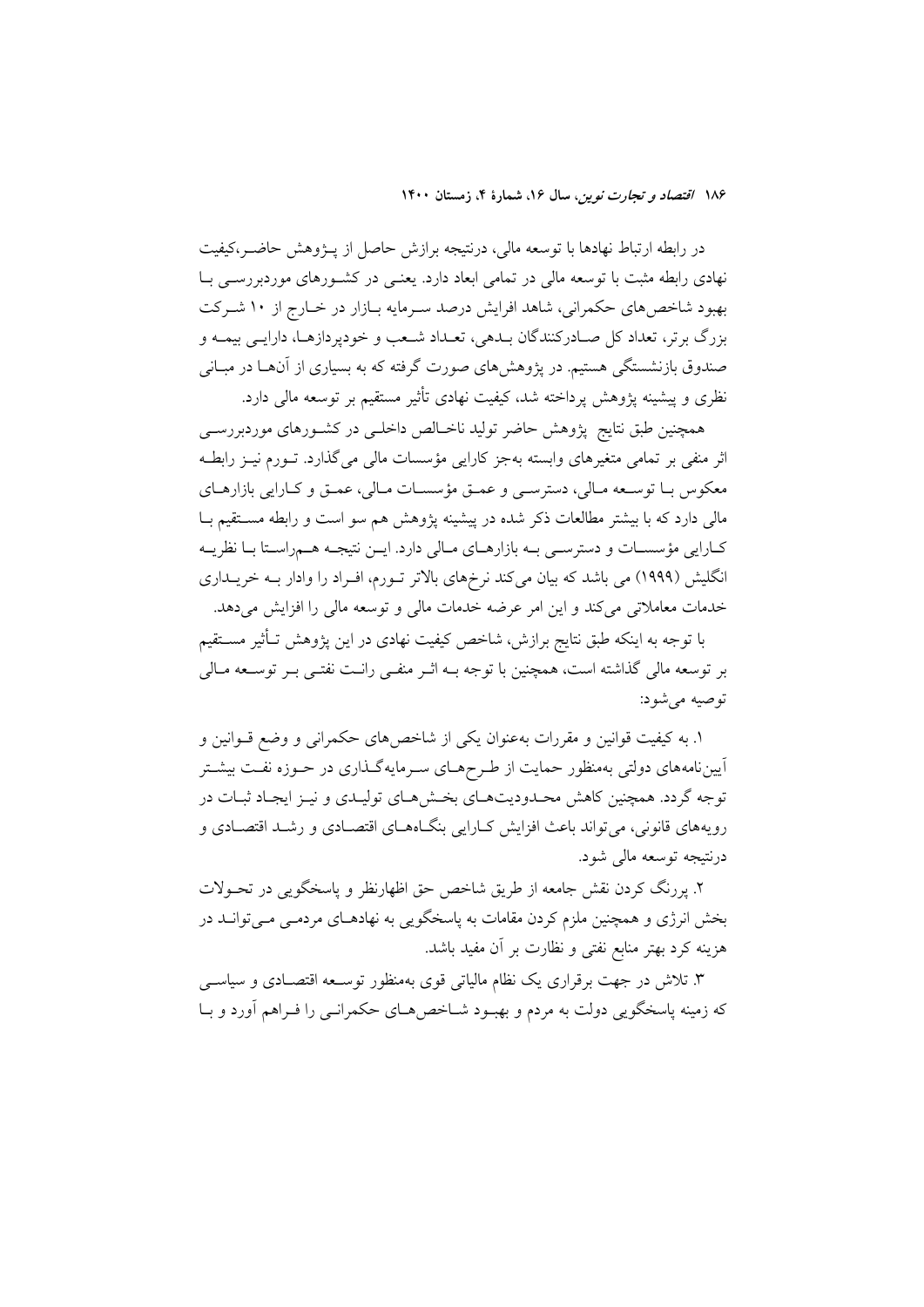افزایش درآمدهای مالیاتی سطح رفاه جامعه و همچنین سرمایهگذاری در بخش منابع طبیعــی و نفت را ارتقا دهد.

۴. تلاش برای برقراری ثبات سیاسی و اقتصادی بهمنظور تضمین امنیت سـرمایهگـذاری و ورود سرمایههای خارجی در پروژههای نفتی کـه تـأثیر مثبـت بــر اشــتغال و ســطح رفــاه جامعه دارد.

۵ـ کاهش تصدی دولت و عدم تحمیل اعتبارات تکلیفی بر بانکها می تواند با کاهش اثــر سرکوب مالی به بهبود توسعه مالی در کشور کمک کنـد. در ایــن راســتا خصوصــیســازی بانکھای تجاری مے تواند مؤثر باشد.

#### كتابنامه

احمد پور، احمد، سپهر دوست، حمید، صالح پور، آزاده ( ۱۳۹۲) "رابطهی رشـد اقتصـادی و ســود حسابداری در شرکتهـای پذیرفتـهشـده در بـورس اوراق بهـادار تهـران"، *فصـلنامهی بـورس اوراق بهادار، دو*ره ۶، شماره ۲۲، صص<sub>ر، ۱</sub>۱۱۹–۱۰۳ أذرند، مهين و هدايي، سيد نورالدين (١٣٩٩) "شاخص حكمراني خوب و توسـعه مـالي در بخــش بانكي در كشورهاي درحالتوسعه منتخب اســلامي بــا تأكيــد بــر درجــه بــاز بــودن اقتصــادي"، دومین کنفرانس حسابداری و مدیریت اشرف زاده، سیدحمیدرضا و مهرگان، نادر (۱۳۹۳)/*اقتصادسنجی پانل دیتا*، موسسه تحقیقـات تعــاون دانشگاه تهران. جواهري، بختيار، احمدزاده، خالد، شاه ويسي، حميرا (١٣٩٩) "بررسي تأثير كيفيت نهادها بر توسـعه مالی کشـورهای درحـال¤وسـعه"، *فصـلنامه نظریـههـای کـارپردی اقتصـاد*، دوره ۷، شــماره ۴، صص ٢٥١-٢٧٠ دادگر، يدالله و نظري، روحالله (١٣٨٨) "ارزيابي شــاخص٥هــاي توســعه مــالي در ايــران"، كنفــرانس بینالمللی توسعه نظام تأمین مالی در ایران (با رویکرد نوآوریهای مالی)، دوره ۱. راستی، محمد (۱۳۸۸) "آثار توسعه تجارت بر توسعه مالی در اقتصاد ایران"، *بررسی هـای بازرگـانی*، دوره۷، شماره ۳۷، صص ۵۶–۶۳. رجبزاده مغانی، ناهید، فلاحی، محمدعلی، خداپرست مشـهدی، مهـدی (۱۳۹۶) "بررســ اثـرات حکمرانی خوب بر ارتباط بین وفور منابع و توسعه مـالی در کشــورهای نفتــی"، *نشــریه اقتصــاد* یولی، مالی، دوره ۲۴، شماره ۱۴، صص ۱۱۴-۹۰.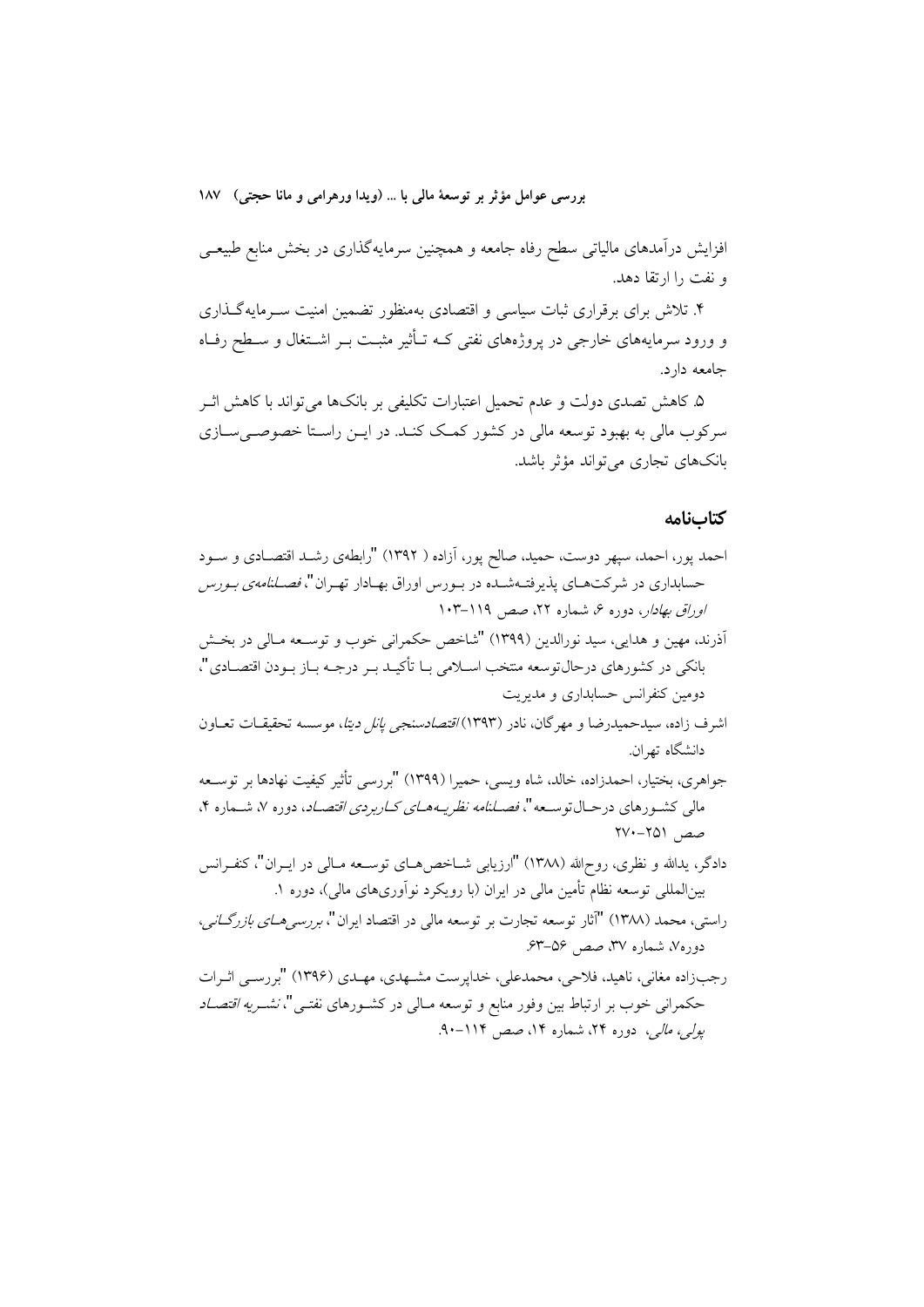- ســلماني، بهــزاد و اميــري، بهــزاد (١٣٨٨) "توســعه مــالي و رشــد اقتصــادي: مــورد كشــورهاي درحالتوسعه"، *اقتصاد مقداري،* دوره ۶، شماره ۲۳، صص ۱۲۵–۱۴۵.
- سلیمی، فرشید، آخو نیدزاده، طباهره، سیامعی، قاسیم ( ۱۳۹۲) "الگیوی گشتاور تعمیم یافتیه بیرای دادههای پانل و آزمون سارگان"، اولین کنفرانس بین|لمللی حماسه سیاسی و حماسه اقتصادی.
- سليمي فر، مصطفى، مجتهدي، سبا، حدادمقدم، مليحه، زنـدمدل شـهرنوي، هـدي (١٣٩١) "بررسـي تأثیر تورم بر عملکرد بازارهای مال<sub>ی</sub> در ایـران طـی ســال۵سـای ۸۶–''۱۳۵۲، *مطالعــات اقتصــادی* کاربردی ایران ، دوره ۱، شماره ۲، صص ۱۷۷-۲۱۵.
- شاکری، محبوبه، جعفری صمیمی، احمد، کریمی موغـاری، زهـرا (۱۳۹۴) "ارتبـاط بـین متغیرهـای نهادی و رشد اقتصادی: معرفی شاخص نهادی جدید برای منطقه خاورمیانــه و شــمال أفریقــا"، پژوهشرهای رشد و توسعه اقتصادی، دوره ۶، شماره ۲۱، صص ۱۰۶–۹۳.
- شقاقی، فیروز، پاک مرام، عسگر، بادآورنهندی، یونس (۱۳۹۹) "تأثیر مؤلف4هـای کیفیـت نهـادی بـر متغیرهای بازار سهام (کشـورهای اسـلامی و غیـر اسـلامی منتخـب)"، *فصـلنامه یـژوهش هـای* اقتصادی ایران، دوره۲۵، صص ۱۸-۴۰.
- فلاحتي، علي، سهيلي، کيومرث، نوري، فـرزاد (١٣٩١) "اثـر تـورم بـر عملکـرد بازارهـاي مـالي در ایران"، فص*لنامه پژوهش های اقتصادی (رشد و توسعه پایدار)،* دوره ۱۲، شماره ۳، صـص ۱۳۴- $\gamma$
- فيضي ينگجه، سليمان، حكمتي فريد، صمد، يحيوي مياوقي، صبا (١٣٩۶) "تـأثير رانـت منـابع نفتـي بر شاخص های حکومتداری خوب در کشورهای صادرکننده نفت"، *فصـلنامه پـژوهش هـای* اقتصادی ایران، دوره ۲۲، شماره ۱۷، صص ۲۱۷-۱۸۹.
- كميجاني، اكبر؛ نادعلي، محمد (١٣٨۶) "بررسي رابطه على تعميق مالي و رشد اقتصــادي در ايــران"، یژوهشنا*مه بازرگانی،* دوره ۱۱، شماره ۴۴، صص ۴۷-۲۳.
- مصطفوي، مينا (١٣٩٩) "اثر گذاري متغيرهاي كلان اقتصادي و غيراقتصادي بر توسعه مـالي (مطالعــه کشورهای در حال توسعه)"، دومین کنفرانس بین(لمللی مدیریت، تجارت جهانی، اقتصاد، دارایے و علوم اجتماعي.
- مكيان، سيد نظامالـدين، ايـزدي، محمدرضـا (١٣٩٤) "بررسـي رابطـه توسـعه نظـام مـالي بـا رشـد اقتصادی "، ي*ژوهشر های اقتصادی ايران*، دوره ۲۰، شماره ۶۲، صص ۱۳۹-۱۶۲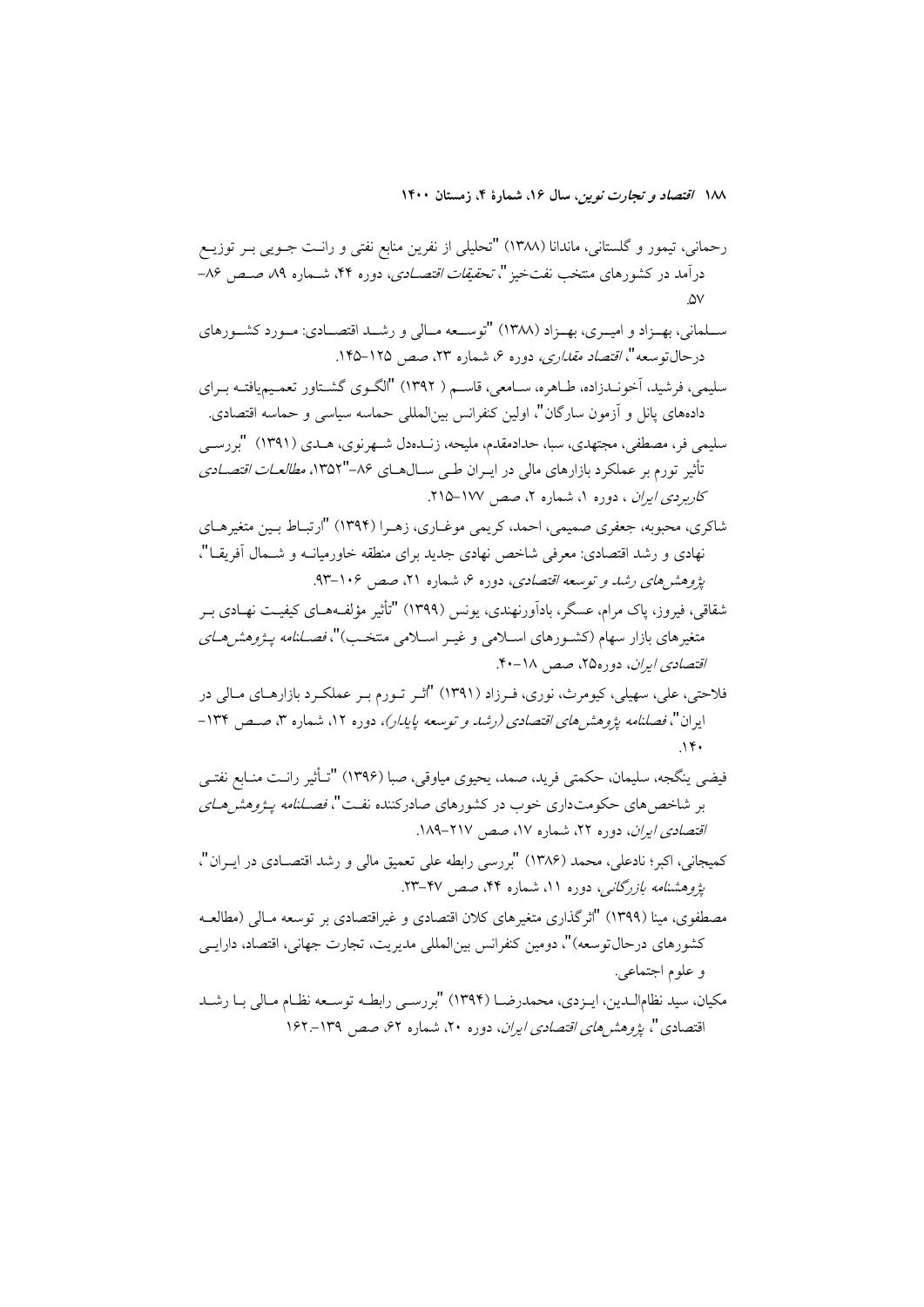K- -" "C& -TU : M " (1388) \*= 66 -59. 8+ 34 )=: 7 ) - TU : - - "9  " (1390 = ) -  =\_ Å=\_ &- 15 )=: 5 ) - TU -- X - \*<TB " & \$ & < )"- GMM 5 8+ 1 -24.

- Acemoglu, D. Johnson, S. Robinson, J. A. (2001)" The colonial origins of comparative development: An empirical investigation", *American economic review*, Vol. 91, No. 1, pp. 1369-1401.
- Anser, M. K. Khan, M. A. Zaman, K. Nassani, A. A. Askar, S. E. Abro, M. M. Q.; Kabbani, A. (2021); "Financial development, oil resources, and environmental degradation in pandemic recession: to go down in flames", *Environmental Science and Pollution Research*, Vol. 8, pp. 1-14.
- Asif, M. Khan, K. B. Anser, M. K. Nassani, A. A. Abro, M. M. Q. Zaman, K. (2020); "Dynamic interaction between financial development and natural resources: Evaluating the 'Resource curse'hypothesis", *Resources Policy*, No. 65, pp. 101-166.
- Baltagi, B. H. (2005). "Econometric Analysis of panel data", Third Edition.
- Beck, T. Demirgüç-Kunt, A. Levine, R. (2003); "Law, endowments, and finance", *Journal of financial Economics*, Vol. 70, No. 2, pp. 137-181.
- Bond, S. (2002); "Dynamic panel models: a guide to micro data methods and practice" Institute for Fiscal Studies", Department of Economics, UCL, CEMMAP (Centre for Microdata Methods and practice) Working Paper, No. 12.
- Chaudhry, I. S. Faheem, M. Farooq, F. Ali, S. (2021); "Financial Development and Natural Resources Dynamics in Saudi Arabia: Visiting 'Resource Curse Hypothesis' by NARDL and Wavelet-Based Quantile-on-Quantile Approach", *Review of Economics and Development Studies*, Vol. 7, No. 1, pp. 101-117.
- Dwumfour, R. A. Ntow-Gyamfi, M. (2018); "Natural resources, financial development and institutional quality in Africa: is there a resource curse?" *Resources Policy*, No. 59, pp. 411-426.
- Fagbemi, F. Ajibike, J. O. Ige, P. A. (2018); "West African financial sector development: empirical evidence on the role of institutional quality and natural resource rents", *Journal of Economics and Sustainable Development*, Vol. 9, No. 6, pp. 157-172.
- Gylfason, T. (2001); "Nature, power and growth", *Scottish Journal of Political Economy*, Vol. 48, No. 5, pp. 558-588.
- Hadj, T. B. Ghodbane, A. (2021); "Do natural resources rents and institutional development matter for financial development under quantile regression approach?", *Resources Policy*, Vol. 73, pp. 102169.